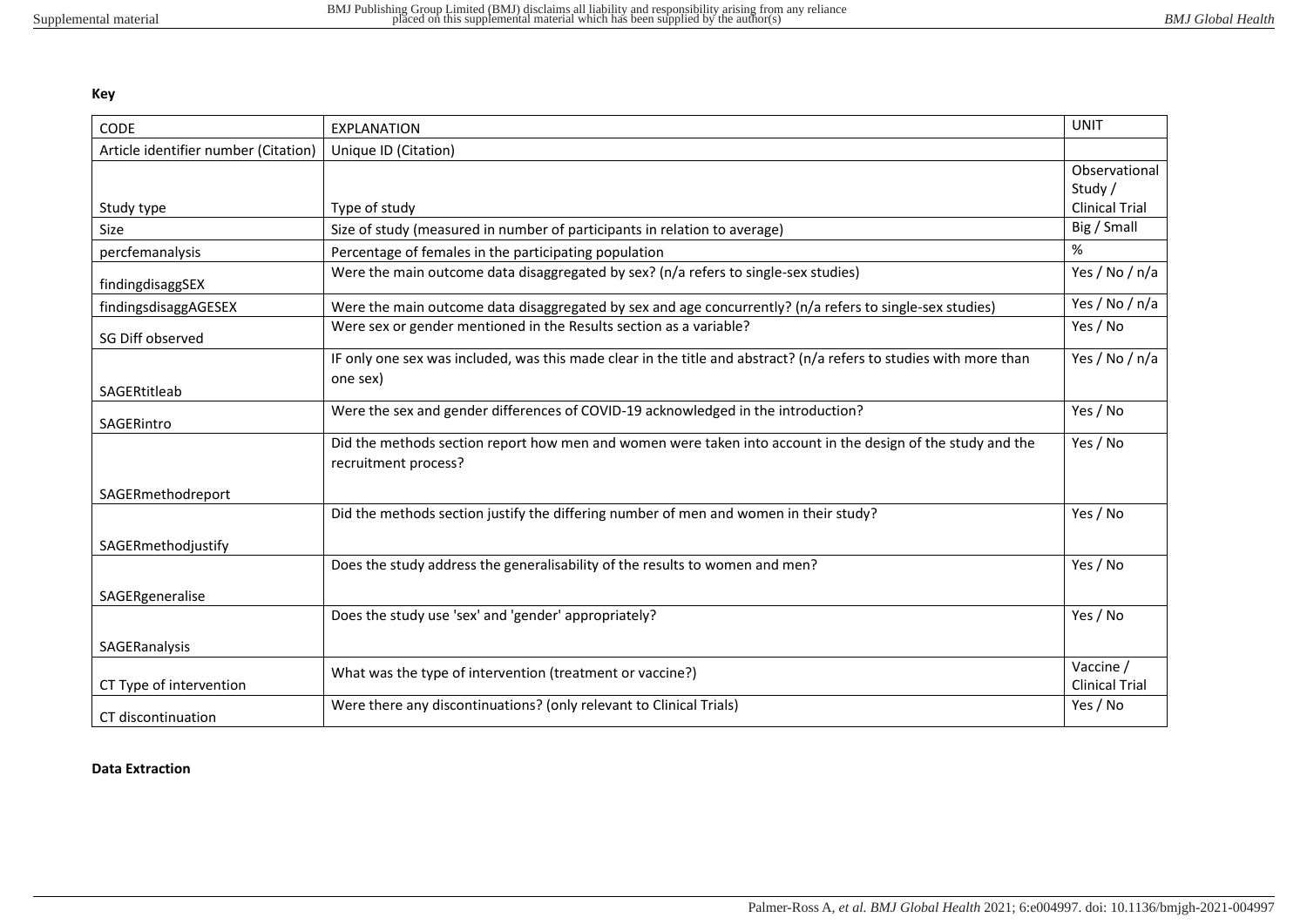| Article identifier            |           |                                            |          |            |              |          |               |       |           |               |          |         |              | <b>CT</b>  |
|-------------------------------|-----------|--------------------------------------------|----------|------------|--------------|----------|---------------|-------|-----------|---------------|----------|---------|--------------|------------|
| number                        | Study     | Siz                                        | percfem  | findingdis | findingsdisa | SG Diff  | <b>SAGERt</b> | SAGER | SAGERmeth | SAGERmeth     | SAGERge  | SAGERa  | CT Type of   | discontinu |
| (Citation)                    | type      | $\mathsf{e}% _{0}\left( \mathsf{e}\right)$ | analysis | aggSEX     | ggAGESEX     | observed | itleab        | intro | odreport  | odjustify     | neralise | nalysis | intervention | ation      |
| 66(Deng et al.                |           | Sm                                         |          |            |              |          |               |       |           |               |          |         |              |            |
| 2020)                         | <b>OS</b> | all                                        | 48%      | no         | no           | no       | n/a           | no    | no        | $\mathsf{no}$ | no       | no      |              |            |
| 79(Y Wu et al.                |           | Sm                                         |          |            |              |          |               |       |           |               |          |         |              |            |
| 2020)                         | <b>OS</b> | all                                        | 100%     | n/a        | n/a          | no       | yes           | yes   | no        | no            | no       | no      |              |            |
| 106(S. Huang et               |           |                                            |          |            |              |          |               |       |           |               |          |         |              |            |
| al. 2020)                     | <b>OS</b> | <b>Big</b>                                 | 44%      | no         | no           | no       | n/a           | no    | no        | $\mathsf{no}$ | no       | no      |              |            |
| 107(Dalal et al.              |           | Sm                                         |          |            |              |          |               |       |           |               |          |         |              |            |
| 2020)                         | <b>OS</b> | all                                        | 7%       | yes        | yes          | no       | n/a           | no    | no        | no            | no       | no      |              |            |
| $\overline{127}$ (Bode et al. |           |                                            |          |            |              |          |               |       |           |               |          |         |              |            |
| 2020)                         | <b>OS</b> | <b>Big</b>                                 | 44%      | no         | no           | yes      | n/a           | no    | no        | no            | yes      | no      |              |            |
| 132(Davies et al.             |           | Sm                                         |          |            |              |          |               |       |           |               |          |         |              |            |
| 2020)                         | <b>OS</b> | all                                        | 33%      | yes        | no           | no       | n/a           | no    | no        | no            | yes      | no      |              |            |
| 135(Gao et al.                |           |                                            |          |            |              |          |               |       |           |               |          |         |              |            |
| 2020)                         | <b>OS</b> | <b>Big</b>                                 | 19%      | no         | no           | no       | n/a           | no    | no        | no            | no       | no      |              |            |
| 140(Alberici et al.           |           | Sm                                         |          |            |              |          |               |       |           |               |          |         |              |            |
| 2020)                         | <b>OS</b> | all                                        | 20%      | yes        | yes          | no       | n/a           | no    | no        | no            | no       | no      |              |            |
| 158(Garassino et              |           |                                            |          |            |              |          |               |       |           |               |          |         |              |            |
| al. 2020)                     | <b>OS</b> | <b>Big</b>                                 | 30%      | no         | no           | no       | n/a           | no    | no        | no            | no       | no      |              |            |
| 164(Qi et al.                 |           | Sm                                         |          |            |              |          |               |       |           |               |          |         |              |            |
| 2020)                         | <b>OS</b> | all                                        | 54%      | no         | no           | no       | n/a           | no    | no        | no            | no       | no      |              |            |
| 179(Liao et al.               |           |                                            |          |            |              |          |               |       |           |               |          |         |              |            |
| 2020)                         | <b>OS</b> | <b>Big</b>                                 | 46%      | no         | no           | yes      | n/a           | no    | no        | no            | no       | no      |              |            |
| 192(Zhong et al.              |           | Sm                                         |          |            |              |          |               |       |           |               |          |         |              |            |
| 2020)                         | <b>OS</b> | all                                        | 86%      | no         | no           | no       | n/a           | no    | no        | no            | no       | no      |              |            |
| 209(Satlin et al.             |           | Sm                                         |          |            |              |          |               |       |           |               |          |         |              |            |
| 2020)                         | <b>OS</b> | all                                        | 37%      | no         | no           | no       | n/a           | no    | no        | no            | no       | no      |              |            |
| 215(Fung et al.,              |           | Sm                                         |          |            |              |          |               |       |           |               |          |         |              |            |
| n.d.                          | <b>OS</b> | all                                        | 58%      | no         | no           | no       | n/a           | no    | no        | no            | no       | no      |              |            |
| 216(Bianco et al.             |           |                                            |          |            |              |          |               |       |           |               |          |         |              |            |
| 2020)                         | <b>OS</b> | <b>Big</b>                                 | 100%     | n/a        | n/a          | no       | yes           | no    | no        | no            | no       | no      |              |            |
| $217(S.$ Liu et al.           |           |                                            |          |            |              |          |               |       |           |               |          |         |              |            |
| 2020)                         | <b>OS</b> | Big                                        | 47%      | no         | no           | no       | n/a           | yes   | no        | no            | no       | yes     |              |            |
| 265(Yongran Wu                |           | Sm                                         |          |            |              |          |               |       |           |               |          |         |              |            |
| et al. 2020)                  | <b>OS</b> | all                                        | 44%      | no         | no           | no       | n/a           | no    | no        | $\mathsf{no}$ | no       | no      |              |            |
| 269(Yu Wang et                |           |                                            |          |            |              |          |               |       |           |               |          |         |              |            |
| al. 2020)                     | <b>OS</b> | Big                                        | n/a      | no         | no           | no       | n/a           | no    | no        | no            | no       | no      |              |            |
| 271(Hur et al.,               |           |                                            |          |            |              |          |               |       |           |               |          |         |              |            |
| $n.d.$ )                      | <b>OS</b> | Big                                        | 44%      | no         | no           | yes      | n/a           | no    | no        | no            | no       | yes     |              |            |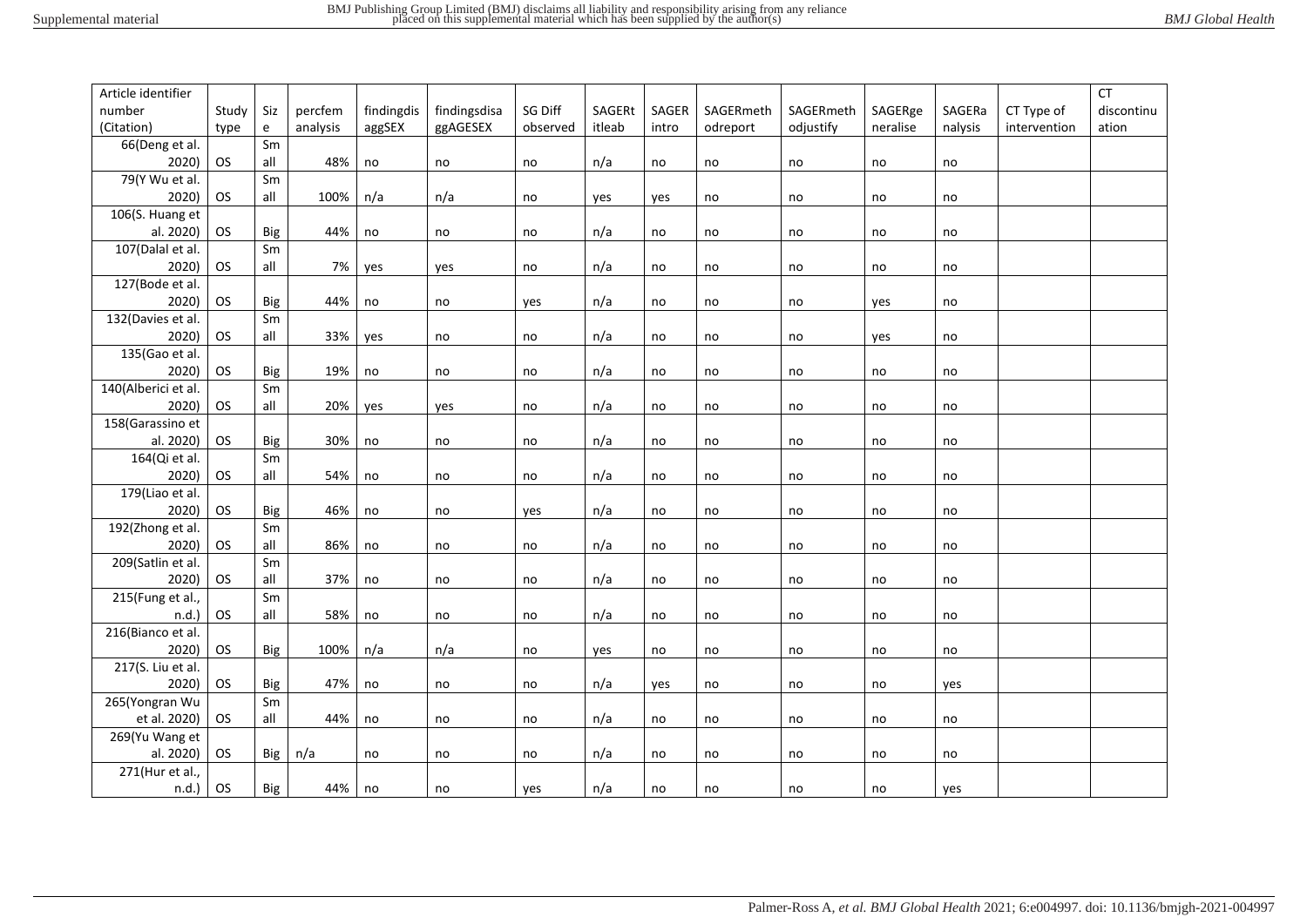| 307(Y. Liu et al.  |           | Sm         |      |               |     |     |     |     |    |    |    |     |  |
|--------------------|-----------|------------|------|---------------|-----|-----|-----|-----|----|----|----|-----|--|
| 2020)              | OS        | all        | 44%  | no            | no  | no  | n/a | no  | no | no | no | no  |  |
| 365(L. Chen, Pan,  |           |            |      |               |     |     |     |     |    |    |    |     |  |
| and Zeng 2020)     | OS.       | Big        | 55%  | no            | no  | yes | n/a | no  | no | no | no | no  |  |
| 395(Vaid et al.    |           |            |      |               |     |     |     |     |    |    |    |     |  |
| 2020)              | OS.       | <b>Big</b> | 35%  | no            | no  | no  | n/a | yes | no | no | no | no  |  |
| 405(Stoeckle et    |           | Sm         |      |               |     |     |     |     |    |    |    |     |  |
| al. 2020)          | OS        | all        | 18%  | no            | no  | no  | n/a | no  | no | no | no | no  |  |
| 445(De Lorenzo     |           | Sm         |      |               |     |     |     |     |    |    |    |     |  |
| et al. 2020)       | OS        | all        | 45%  | no            | no  | no  | n/a | no  | no | no | no | no  |  |
| 448(Portole        |           |            |      |               |     |     |     |     |    |    |    |     |  |
| 2020)              | OS.       | <b>Big</b> | 41%  | no            | no  | no  | n/a | no  | no | no | no | no  |  |
| 449(Id et al.      |           | Sm         |      |               |     |     |     |     |    |    |    |     |  |
| 2020)              | <b>OS</b> | all        | 44%  | no            | no  | no  | n/a | no  | no | no | no | no  |  |
| 547(D. W. Kim et   |           |            |      |               |     |     |     |     |    |    |    |     |  |
| al. 2020)          | OS        | <b>Big</b> | 61%  | no            | no  | no  | n/a | no  | no | no | no | no  |  |
| 552(Ng et al.      |           | Sm         |      |               |     |     |     |     |    |    |    |     |  |
| 2020)              | OS        | all        | 0%   | n/a           | n/a | no  | yes | no  | no | no | no | no  |  |
| 579(J. Kim et al.  |           |            |      |               |     |     |     |     |    |    |    |     |  |
| 2020)              | OS        | <b>Big</b> | 53%  | no            | no  | no  | n/a | no  | no | no | no | no  |  |
| 668(Tschopp et     |           | Sm         |      |               |     |     |     |     |    |    |    |     |  |
| al., n.d.)         | OS        | all        | 29%  | no            | no  | no  | n/a | no  | no | no | no | no  |  |
| 669(Benussi et al. |           |            |      |               |     |     |     |     |    |    |    |     |  |
| 2020)              | <b>OS</b> | Big        | 46%  | no            | no  | no  | n/a | no  | no | no | no | no  |  |
| 695(L. Zhang and   |           | Sm         |      |               |     |     |     |     |    |    |    |     |  |
| <b>Huang 2020)</b> | OS.       | all        | 52%  | no            | no  | yes | n/a | no  | no | no | no | yes |  |
| 713(Duca et al.    |           | Sm         |      |               |     |     |     |     |    |    |    |     |  |
| 2020)              | OS        | all        | 15%  | $\mathsf{no}$ | no  | no  | n/a | no  | no | no | no | no  |  |
| 749(Q. Liu et al.  |           |            |      |               |     |     |     |     |    |    |    |     |  |
| 2020)              | OS.       | <b>Big</b> | 50%  | no            | no  | no  | n/a | no  | no | no | no | no  |  |
| 781(Russo et al.   |           |            |      |               |     |     |     |     |    |    |    |     |  |
| 2020)              | <b>OS</b> | <b>Big</b> | 38%  | no            | no  | no  | n/a | no  | no | no | no | no  |  |
| 825(Poncet-        |           |            |      |               |     |     |     |     |    |    |    |     |  |
| Megemont et al.    |           | Sm         |      |               |     |     |     |     |    |    |    |     |  |
| 2020)              | <b>OS</b> | all        | 63%  | yes           | no  | no  | n/a | no  | no | no | no | no  |  |
| 838(Fresán et al.  |           |            |      |               |     |     |     |     |    |    |    |     |  |
| 2020)              | <b>OS</b> | Big        | 50%  | yes           | no  | yes | n/a | no  | no | no | no | yes |  |
| 839(Henry et al.   |           | Sm         |      |               |     |     |     |     |    |    |    |     |  |
| 2020)              | OS.       | all        | 41%  | no            | no  | no  | n/a | no  | no | no | no | no  |  |
| 861(Mendoza et     |           | Sm         |      |               |     |     |     |     |    |    |    |     |  |
| al. 2020)          | <b>OS</b> | all        | 100% | n/a           | n/a | no  | no  | no  | no | no | no | no  |  |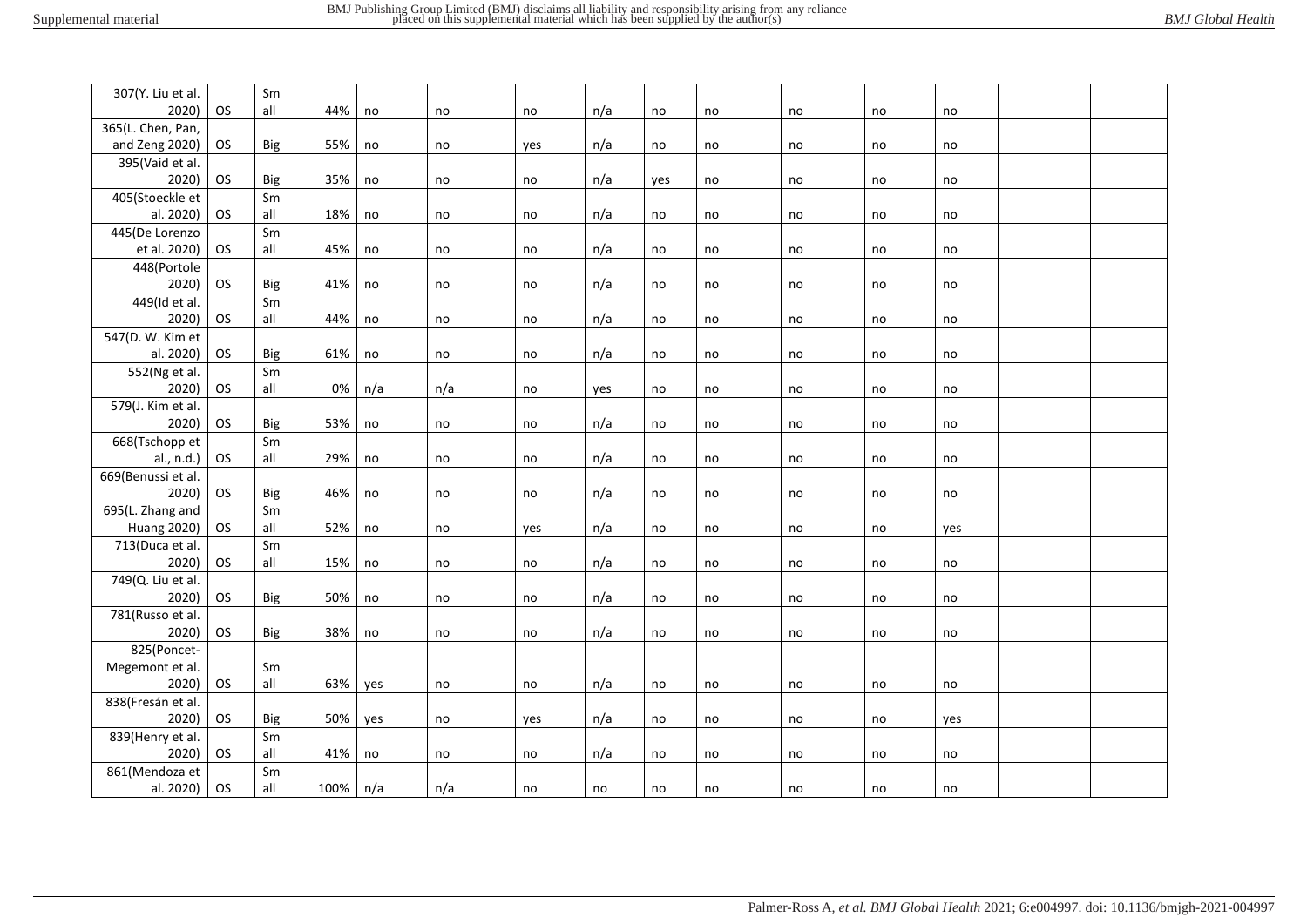| 864(Salmon et al.   |           | Sm  |      |     |     |     |     |    |     |    |    |     |  |
|---------------------|-----------|-----|------|-----|-----|-----|-----|----|-----|----|----|-----|--|
| 2020)               | <b>OS</b> | all | 56%  | no  | no  | no  | n/a | no | no  | no | no | no  |  |
| 877(Fadini et al.   |           |     |      |     |     |     |     |    |     |    |    |     |  |
| 2020)               | OS        | Big | 37%  | no  | no  | no  | n/a | no | no  | no | no | no  |  |
| 886(Dofferhoff et   |           | Sm  |      |     |     |     |     |    |     |    |    |     |  |
| al. 2020)           | OS.       | all | 31%  | no  | no  | no  | n/a | no | no  | no | no | no  |  |
| 950(Bhumbra et      |           | Sm  |      |     |     |     |     |    |     |    |    |     |  |
| al. 2020)           | OS.       | all | 26%  | no  | no  | yes | n/a | no | no  | no | no | yes |  |
| 964(J. Liu et al.   |           | Sm  |      |     |     |     |     |    |     |    |    |     |  |
| 2020)               | <b>OS</b> | all | 42%  | no  | no  | no  | n/a | no | no  | no | no | no  |  |
| 968(Prata-          |           |     |      |     |     |     |     |    |     |    |    |     |  |
| barbosa et al.      |           | Sm  |      |     |     |     |     |    |     |    |    |     |  |
| 2020)               | <b>OS</b> | all | 46%  | no  | yes | no  | n/a | no | no  | no | no | yes |  |
| 970(Mukherjee       |           | Sm  |      |     |     |     |     |    |     |    |    |     |  |
| et al. 2020)        | <b>OS</b> | all | 30%  | no  | no  | yes | n/a | no | yes | no | no | yes |  |
| 973(Domínguez-      |           |     |      |     |     |     |     |    |     |    |    |     |  |
| Salas et al. 2020)  | OS.       | Big | 74%  | no  | no  | yes | n/a | no | no  | no | no | yes |  |
| 1011(Sakai et al.   |           | Sm  |      |     |     |     |     |    |     |    |    |     |  |
| 2020)               | OS.       | all | 28%  | no  | no  | yes | n/a | no | no  | no | no | yes |  |
| 1033(Sun, Chen,     |           |     |      |     |     |     |     |    |     |    |    |     |  |
| and Viboud          |           |     |      |     |     |     |     |    |     |    |    |     |  |
| 2020)               | <b>OS</b> | Big | 45%  | no  | no  | yes | n/a | no | no  | no | no | no  |  |
| 1055(Mahmud et      |           | Sm  |      |     |     |     |     |    |     |    |    |     |  |
| al. 2020)           | OS.       | all | 75%  | no  | no  | no  | n/a | no | no  | no | no | no  |  |
| 1108(Zhou et al.    |           | Sm  |      |     |     |     |     |    |     |    |    |     |  |
| 2020)               | OS.       | all | 36%  | no  | no  | no  | n/a | no | no  | no | no | no  |  |
| 1115(Bellosta et    |           | Sm  |      |     |     |     |     |    |     |    |    |     |  |
| al. 2020)           | OS.       | all | 9%   | no  | no  | no  | n/a | no | no  | no | no | yes |  |
| 1121(Carratal et    |           |     |      |     |     |     |     |    |     |    |    |     |  |
| al. 2020)           | OS.       | Big | 29%  | no  | no  | no  | n/a | no | no  | no | no | no  |  |
| 1138(Pirjani et al. |           | Sm  |      |     |     |     |     |    |     |    |    |     |  |
| 2020)               | OS.       | all | 100% | n/a | n/a | no  | no  | no | no  | no | no | no  |  |
| 1195(Nguyen et      |           |     |      |     |     |     |     |    |     |    |    |     |  |
| al. 2020)           | OS        | Big | 34%  | no  | no  | no  | n/a | no | no  | no | no | no  |  |
| 1217(Rosenberg      |           |     |      |     |     |     |     |    |     |    |    |     |  |
| et al. 2020)        | OS.       | Big | 40%  | no  | no  | no  | n/a | no | no  | no | no | yes |  |
| 1230(Azar et al.    |           |     |      |     |     |     |     |    |     |    |    |     |  |
| 2020)               | OS.       | Big | 47%  | no  | no  | no  | n/a | no | no  | no | no | no  |  |
| 1310(Mak et al.     |           | Sm  |      |     |     |     |     |    |     |    |    |     |  |
| 2020)               | OS.       | all | 34%  | no  | no  | no  | n/a | no | no  | no | no | no  |  |
| 1325(Knopp et al.   |           |     |      |     |     |     |     |    |     |    |    |     |  |
| 2020)               | OS        | Big | 38%  | no  | no  | no  | n/a | no | no  | no | no | no  |  |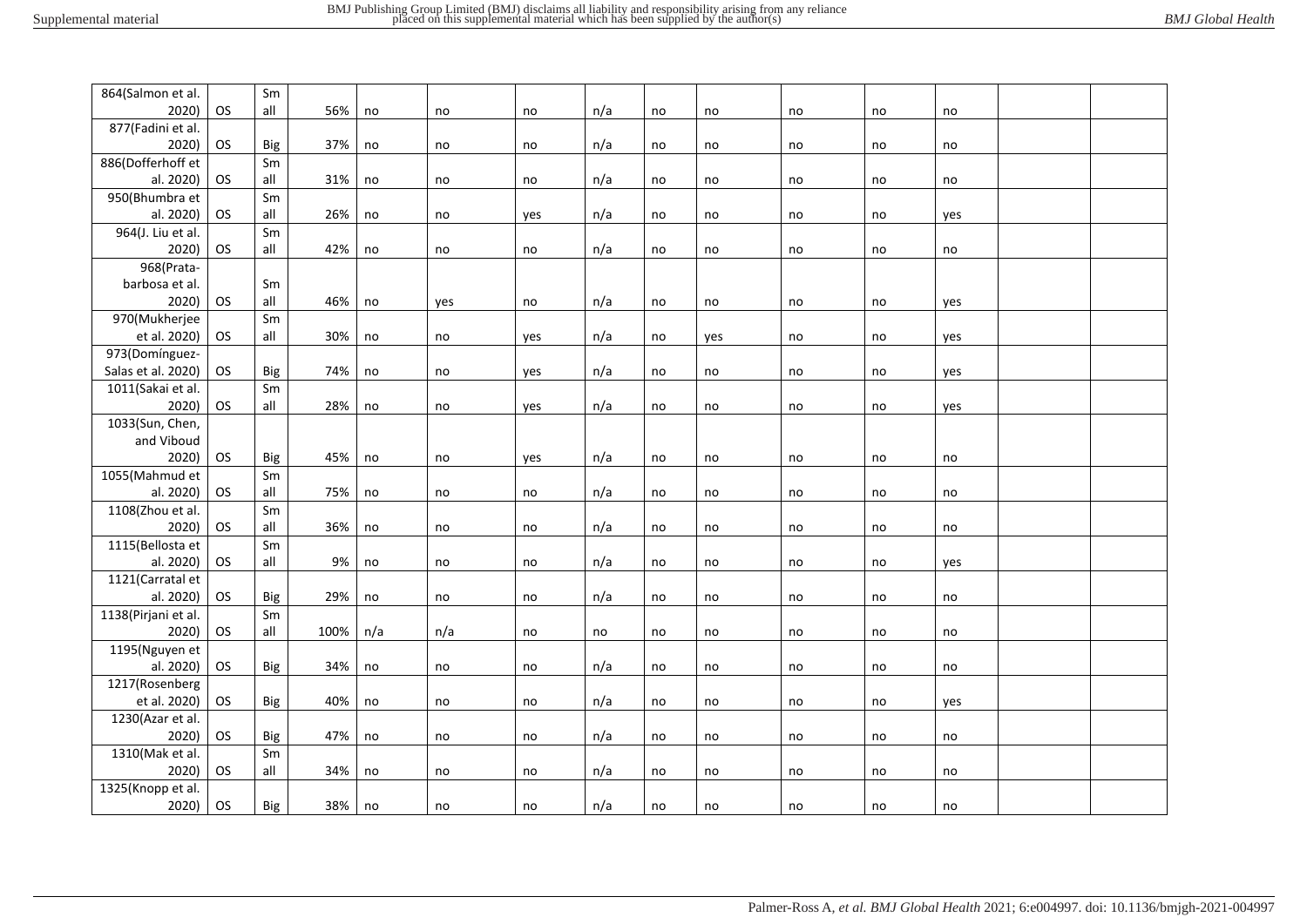| 1330(Middleton           |           | Sm         |     |     |    |     |     |     |    |    |     |     |           |    |
|--------------------------|-----------|------------|-----|-----|----|-----|-----|-----|----|----|-----|-----|-----------|----|
| et al. 2020)             | <b>OS</b> | all        | 50% | no  | no | no  | n/a | no  | no | no | no  | no  |           |    |
| 1337(Stoichitoiu         |           | Sm         |     |     |    |     |     |     |    |    |     |     |           |    |
| et al. 2020)             | OS.       | all        | 57% | no  | no | no  | n/a | no  | no | no | no  | no  |           |    |
| 1354(J. Wu et al.        |           |            |     |     |    |     |     |     |    |    |     |     |           |    |
| 2020)                    | <b>OS</b> | <b>Big</b> | 45% | no  | no | no  | n/a | no  | no | no | no  | no  |           |    |
| 1395(Guaraldi et         |           |            |     |     |    |     |     |     |    |    |     |     |           |    |
| al. 2020)                | OS        | <b>Big</b> | 34% | no  | no | no  | n/a | no  | no | no | no  | yes |           |    |
| 1470(Winston et          |           |            |     |     |    |     |     |     |    |    |     |     |           |    |
| al. 2020)                | OS.       | Big        | 13% | no  | no | no  | n/a | no  | no | no | no  | no  |           |    |
| 1557(Dong et al.         |           |            |     |     |    |     |     |     |    |    |     |     |           |    |
| 2020)s                   | <b>OS</b> | <b>Big</b> | 67% | no  | no | no  | n/a | no  | no | no | no  | no  |           |    |
| 1559(Foy et al.          |           |            |     |     |    |     |     |     |    |    |     |     |           |    |
| 2020)                    | <b>OS</b> | <b>Big</b> | 46% | no  | no | no  | n/a | no  | no | no | no  | no  |           |    |
| 1592(Del Amo et          |           |            |     |     |    |     |     |     |    |    |     |     |           |    |
| al. 2020)                | <b>OS</b> | <b>Big</b> | 25% | yes | no | yes | n/a | yes | no | no | no  | no  |           |    |
| 1480(Golestaneh          |           |            |     |     |    |     |     |     |    |    |     |     |           |    |
| et al. 2020)             | OS.       | Big        | 67% | no  | no | no  | n/a | no  | no | no | no  | no  |           |    |
| 1578(Xia et al.          |           |            |     |     |    |     |     |     |    |    |     |     |           |    |
| 2020)                    | <b>OS</b> | <b>Big</b> | 50% | no  | no | no  | n/a | no  | no | no | no  | no  |           |    |
| 1504(Yan et al.          |           |            |     |     |    |     |     |     |    |    |     |     |           |    |
| 2020)                    | OS        | <b>Big</b> | 51% | yes | no | no  | n/a | no  | no | no | no  | no  |           |    |
| 1501(S. Zhang et         |           |            |     |     |    |     |     |     |    |    |     |     |           |    |
| al. 2020)                | OS.       | <b>Big</b> | 67% | no  | no | no  | n/a | no  | no | no | no  | no  |           |    |
| 20(B. Cao et al.         |           |            |     |     |    |     |     |     |    |    |     |     | treatment |    |
| 2020)                    | <b>CT</b> | <b>Big</b> | 40% | no  | no | no  | n/a | no  | no | no | no  | no  | testing   | no |
| 50(Gabriela et al.       |           | Sm         |     |     |    |     |     |     |    |    |     |     | treatment |    |
| 2020)                    | <b>CT</b> | all        | 25% | no  | no | no  | n/a | no  | no | no | no  | no  | testing   | no |
| 62(Sengupta et           |           | Sm         |     |     |    |     |     |     |    |    |     |     | treatment |    |
| al. 2020)                | <b>CT</b> | all        | 26% | no  | no | no  | n/a | no  | no | no | no  | no  | testing   | no |
| 249(Amat-Santos          |           |            |     |     |    |     |     |     |    |    |     |     | treatment |    |
| et al. 2020)             | <b>CT</b> | <b>Big</b> | 43% | no  | no | no  | n/a | no  | no | no | no  | no  | testing   | no |
| 373(Y. Huang et          |           | Sm         |     |     |    |     |     |     |    |    |     |     | treatment |    |
| al. 2020)                | <b>CT</b> | all        | 54% | no  | no | no  | n/a | no  | no | no | no  | no  | testing   | no |
| 555(Davoudi-             |           |            |     |     |    |     |     |     |    |    |     |     |           |    |
| monfared et al.          |           | Sm         |     |     |    |     |     |     |    |    |     |     | treatment |    |
| 2020)                    | <b>CT</b> | all        | 46% | no  | no | no  | n/a | no  | no | no | yes | yes | testing   | no |
| 559(Hu et al.            |           | Sm         |     |     |    |     |     |     |    |    |     |     | treatment |    |
| 2020)                    | <b>CT</b> | all        | 70% | no  |    | no  | n/a | no  | no | no |     | no  |           |    |
| 598(Dastan,              |           |            |     |     | no |     |     |     |    |    | no  |     | testing   | no |
|                          |           | Sm         |     |     |    |     |     |     |    |    |     |     |           |    |
| Alireza, et al.<br>2020) | <b>CT</b> | all        | 20% |     |    |     |     |     |    |    |     |     | treatment |    |
|                          |           |            |     | no  | no | no  | n/a | no  | no | no | no  | no  | testing   | no |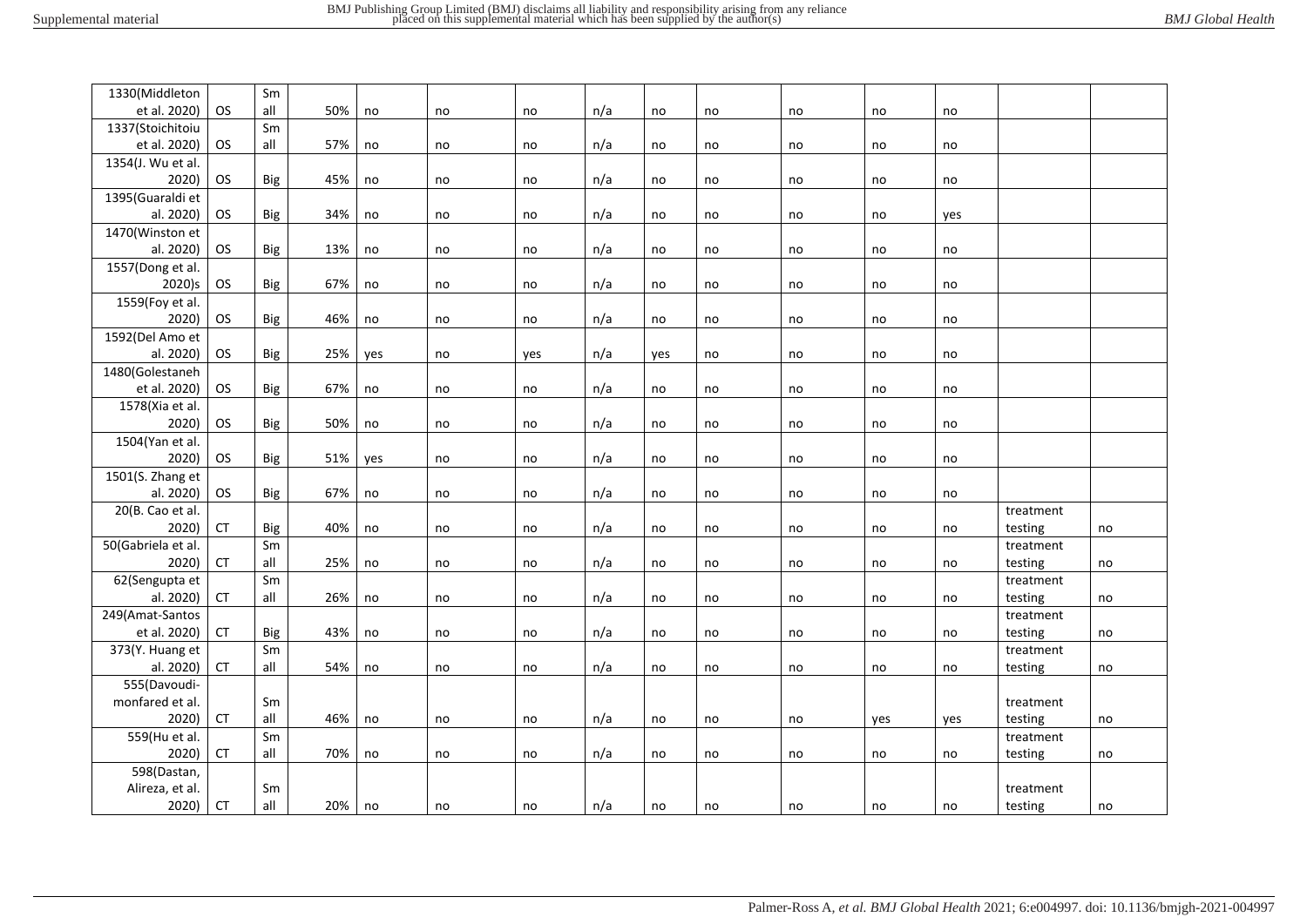| 646(Deftereos et   |            |            |         |     |     |    |     |    |    |    |    |    | treatment |     |
|--------------------|------------|------------|---------|-----|-----|----|-----|----|----|----|----|----|-----------|-----|
| al. 2020)          | <b>CT</b>  | Big        | 42%     | no  | no  | no | n/a | no | no | no | no | no | testing   | no  |
| 675(Zheng et al.   |            | Sm         |         |     |     |    |     |    |    |    |    |    | treatment |     |
| 2020)              | <b>CT</b>  | all        | 53%     | no  | no  | no | n/a | no | no | no | no | no | testing   | no  |
| 678(Dastan,        |            |            |         |     |     |    |     |    |    |    |    |    |           |     |
| Saffaei, et al.    |            | Sm         |         |     |     |    |     |    |    |    |    |    | treatment |     |
| 2020)              | ${\sf CT}$ | all        | 36%     | no  | no  | no | n/a | no | no | no | no | no | testing   | no  |
| 751(Jeronimo, et   |            |            |         |     |     |    |     |    |    |    |    |    | treatment |     |
| al. 2020)          | <b>CT</b>  | <b>Big</b> | 35%     | no  | no  | no | n/a | no | no | no | no | no | testing   | no  |
| 772(T. Li et al.   |            | Sm         |         |     |     |    |     |    |    |    |    |    | treatment |     |
| 2020)              | <b>CT</b>  | all        | 22%     | no  | no  | no | n/a | no | no | no | no | no | testing   | no  |
| 773(Fu et al.      |            | Sm         |         |     |     |    |     |    |    |    |    |    | treatment |     |
| 2020)              | <b>CT</b>  | all        | 42%     | no  | no  | no | n/a | no | no | no | no | no | testing   | no  |
| 828(Xiong et al.   |            | Sm         |         |     |     |    |     |    |    |    |    |    | treatment |     |
| 2020)              | <b>CT</b>  | all        | no data | no  | no  | no | n/a | no | no | no | no | no | testing   | no  |
| 849(Ren et al.     |            | Sm         |         |     |     |    |     |    |    |    |    |    | treatment |     |
| 2020)              | <b>CT</b>  | all        | 40%     | no  | no  | no | n/a | no | no | no | no | no | testing   | no  |
| 876(Rahmani et     |            | Sm         |         |     |     |    |     |    |    |    |    |    | treatment |     |
| al. 2020)          | <b>CT</b>  | all        | 41%     | no  | no  | no | n/a | no | no | no | no | no | testing   | yes |
| 909(Spinner et al. |            |            |         |     |     |    |     |    |    |    |    |    | treatment |     |
| 2020)              | CT         | Big        | 39%     | no  | no  | no | n/a | no | no | no | no | no | testing   | yes |
| 951(Xiao et al.    |            |            |         |     |     |    |     |    |    |    |    |    | treatment |     |
| 2020)              | <b>CT</b>  | Big        | 44%     | no  | no  | no | n/a | no | no | no | no | no | testing   | no  |
| 961(L. Li et al.   |            |            |         |     |     |    |     |    |    |    |    |    | treatment |     |
| 2020)              | <b>CT</b>  | Big        | 42%     | no  | no  | no | n/a | no | no | no | no | no | testing   | yes |
| 971(Furtado et     |            |            |         |     |     |    |     |    |    |    |    |    | treatment |     |
| al. 2020)          | <b>CT</b>  | Big        | 34%     | no  | no  | no | n/a | no | no | no | no | no | testing   | no  |
| 1010(Meng et al.   |            | Sm         |         |     |     |    |     |    |    |    |    |    | treatment |     |
| 2020)              | <b>CT</b>  | all        | 39%     | yes | yes | no | n/a | no | no | no | no | no | testing   | no  |
| 1037(Entrenas et   |            | Sm         |         |     |     |    |     |    |    |    |    |    | treatment |     |
| al. 2020)          | <b>CT</b>  | all        | 41%     | no  | no  | no | n/a | no | no | no | no | no | testing   | no  |
| 1046(Hamidi et     |            | Sm         |         |     |     |    |     |    |    |    |    |    | treatment |     |
| al. 2020)          | <b>CT</b>  | all        | 54%     | no  | no  | no | n/a | no | no | no | no | no | testing   | no  |
| 1227(Hill and      |            | Sm         |         |     |     |    |     |    |    |    |    |    | treatment |     |
| Merat 2020)        | <b>CT</b>  | all        | 48%     | no  | no  | no | n/a | no | no | no | no | no | testing   | yes |
| 1262(Davoodi et    |            | Sm         |         |     |     |    |     |    |    |    |    |    | treatment |     |
| al. 2020)          | CT         | all        | 41%     | no  | no  | no | n/a | no | no | no | no | no | testing   | yes |
| 1314(Tomazini et   |            |            |         |     |     |    |     |    |    |    |    |    | treatment |     |
| al. 2020)          | CT         | Big        | 34%     | no  | no  | no | n/a | no | no | no | no | no | testing   | no  |
| 1436(The Writing   |            |            |         |     |     |    |     |    |    |    |    |    |           |     |
| Committee for      |            |            |         |     |     |    |     |    |    |    |    |    | treatment |     |
| the REMAP-CAP      | <b>CT</b>  | Big        | 29% no  |     | no  | no | n/a | no | no | no | no | no | testing   | yes |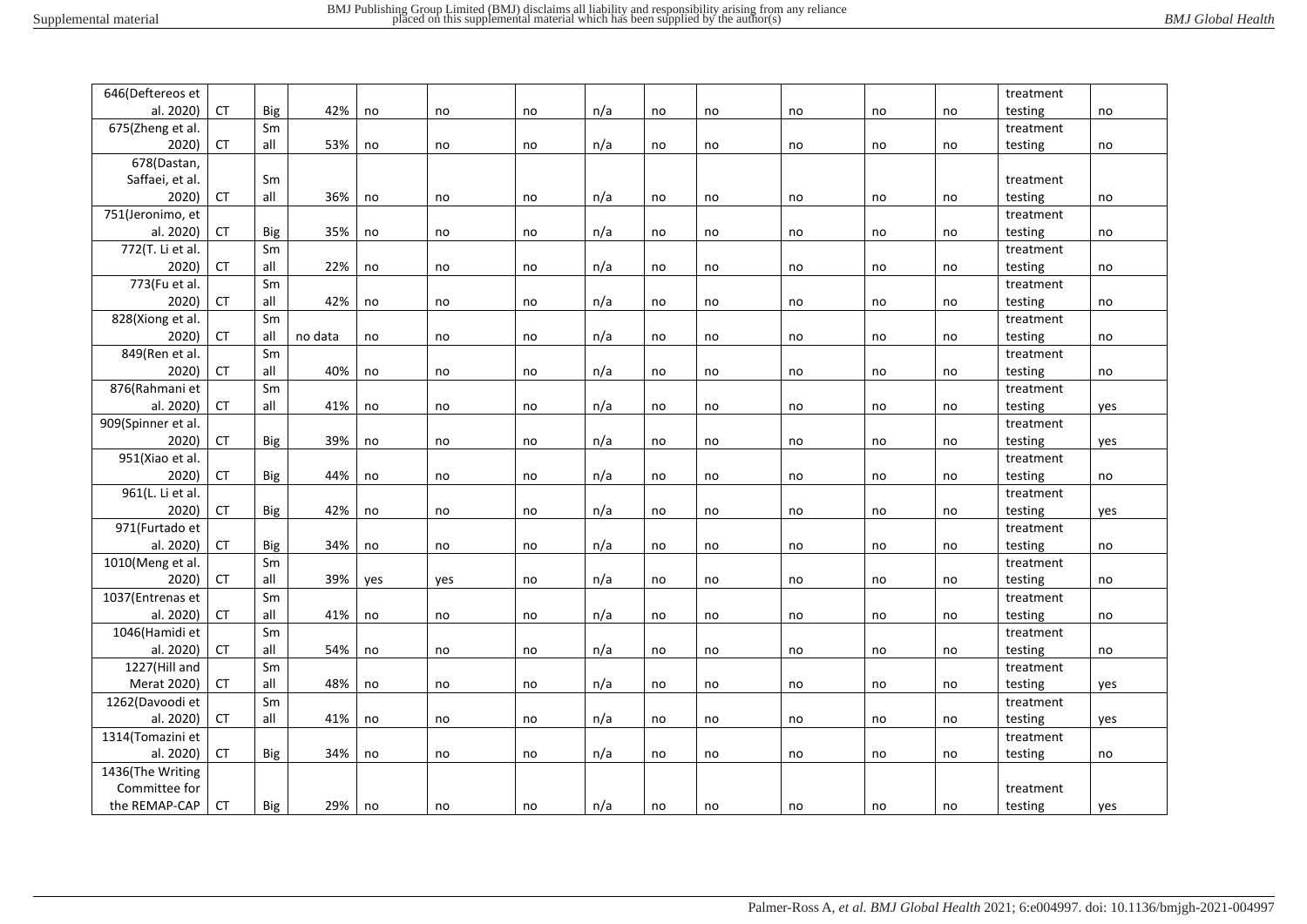| Investigators      |           |     |     |    |    |     |     |    |    |    |    |    |           |     |
|--------------------|-----------|-----|-----|----|----|-----|-----|----|----|----|----|----|-----------|-----|
| 2020)              |           |     |     |    |    |     |     |    |    |    |    |    |           |     |
| 1522(SA et al.     |           | Sm  |     |    |    |     |     |    |    |    |    |    | treatment |     |
| 2020)              | <b>CT</b> | all | 10% | no | no | no  | n/a | no | no | no | no | no | testing   | no  |
| 1540(Cheng et al.  |           |     |     |    |    |     |     |    |    |    |    |    | treatment |     |
| 2020)              | <b>CT</b> | Big | 44% | no | no | yes | n/a | no | no | no | no | no | testing   | no  |
| 1597(Ansarin et    |           | Sm  |     |    |    |     |     |    |    |    |    |    | treatment |     |
| al. 2020)          | <b>CT</b> | all | 45% | no | no | no  | n/a | no | no | no | no | no | testing   | no  |
| 1624(Coler et al.  |           | Sm  |     |    |    |     |     |    |    |    |    |    |           |     |
| 2020)              | <b>CT</b> | all | 51% | no | no | no  | n/a | no | no | no | no | no | Vaccine   | no  |
| 1625(Zhu et al.    |           |     |     |    |    |     |     |    |    |    |    |    |           |     |
| 2020)              | <b>CT</b> | Big | 36% | no | no | no  | n/a | no | no | no | no | no | Vaccine   | no  |
| 1626(Yeming        |           |     |     |    |    |     |     |    |    |    |    |    | treatment |     |
| Wang et al. 2020)  | CT        | Big | 40% | no | no | no  | n/a | no | no | no | no | no | testing   | yes |
| 1627(Boulware      |           |     |     |    |    |     |     |    |    |    |    |    | treatment |     |
| et al. 2020)       | CT        | Big | 52% | no | no | no  | n/a | no | no | no | no | no | testing   | no  |
| 1628(Folegatti et  |           |     |     |    |    |     |     |    |    |    |    |    |           |     |
| al. 2020)          | <b>CT</b> | Big | 50% | no | no | no  | n/a | no | no | no | no | no | vaccine   | no  |
| 1629(Hung et al.   |           |     |     |    |    |     |     |    |    |    |    |    | treatment |     |
| 2020)              | CT        | Big | 47% | no | no | no  | n/a | no | no | no | no | no | testing   | yes |
| 1630(Tang et al.   |           |     |     |    |    |     |     |    |    |    |    |    | treatment |     |
| 2020)              | <b>CT</b> | Big | 45% | no | no | no  | n/a | no | no | no | no | no | testing   | no  |
| 1631(Y. Cao et al. |           | Sm  |     |    |    |     |     |    |    |    |    |    | treatment |     |
| 2020)              | CT        | all | 41% | no | no | no  | n/a | no | no | no | no | no | testing   | yes |
| 1632(Goldman et    |           |     |     |    |    |     |     |    |    |    |    |    | treatment |     |
| al. 2020)          | CT        | Big | 36% | no | no | no  | n/a | no | no | no | no | no | testing   | yes |
| 1633(Cavalcanti    |           |     |     |    |    |     |     |    |    |    |    |    | treatment |     |
| et al. 2020)       | CT        | Big | 42% | no | no | no  | n/a | no | no | no | no | no | testing   | yes |
| 1634(Zhu et al.    |           |     |     |    |    |     |     |    |    |    |    |    |           |     |
| 2020)              | <b>CT</b> | Big | 50% | no | no | yes | n/a | no | no | no | no | no | Vaccine   | no  |
| 1635(Skipper et    |           |     |     |    |    |     |     |    |    |    |    |    | treatment |     |
| al. 2020)          | CT        | Big | 50% | no | no | no  | n/a | no | no | no | no | no | testing   | no  |
| 1636(Joyner et     |           |     |     |    |    |     |     |    |    |    |    |    | treatment |     |
| al. 2020)          | CT        | Big | 36% | no | no | no  | n/a | no | no | no | no | no | testing   | no  |
| 1637(Mitjà, et al. |           |     |     |    |    |     |     |    |    |    |    |    | treatment |     |
| 2020)              | CT        | Big | 67% | no | no | no  | n/a | no | no | no | no | no | testing   | yes |
| 1640(Keech et al.  |           |     |     |    |    |     |     |    |    |    |    |    |           |     |
| 2020)              | <b>CT</b> | Big | 50% | no | no | no  | n/a | no | no | no | no | no | Vaccine   | no  |
| 1641(Klersy        |           | Sm  |     |    |    |     |     |    |    |    |    |    | treatment |     |
| 2020)              | CT        | all | 39% | no | no | no  | n/a | no | no | no | no | no | testing   | no  |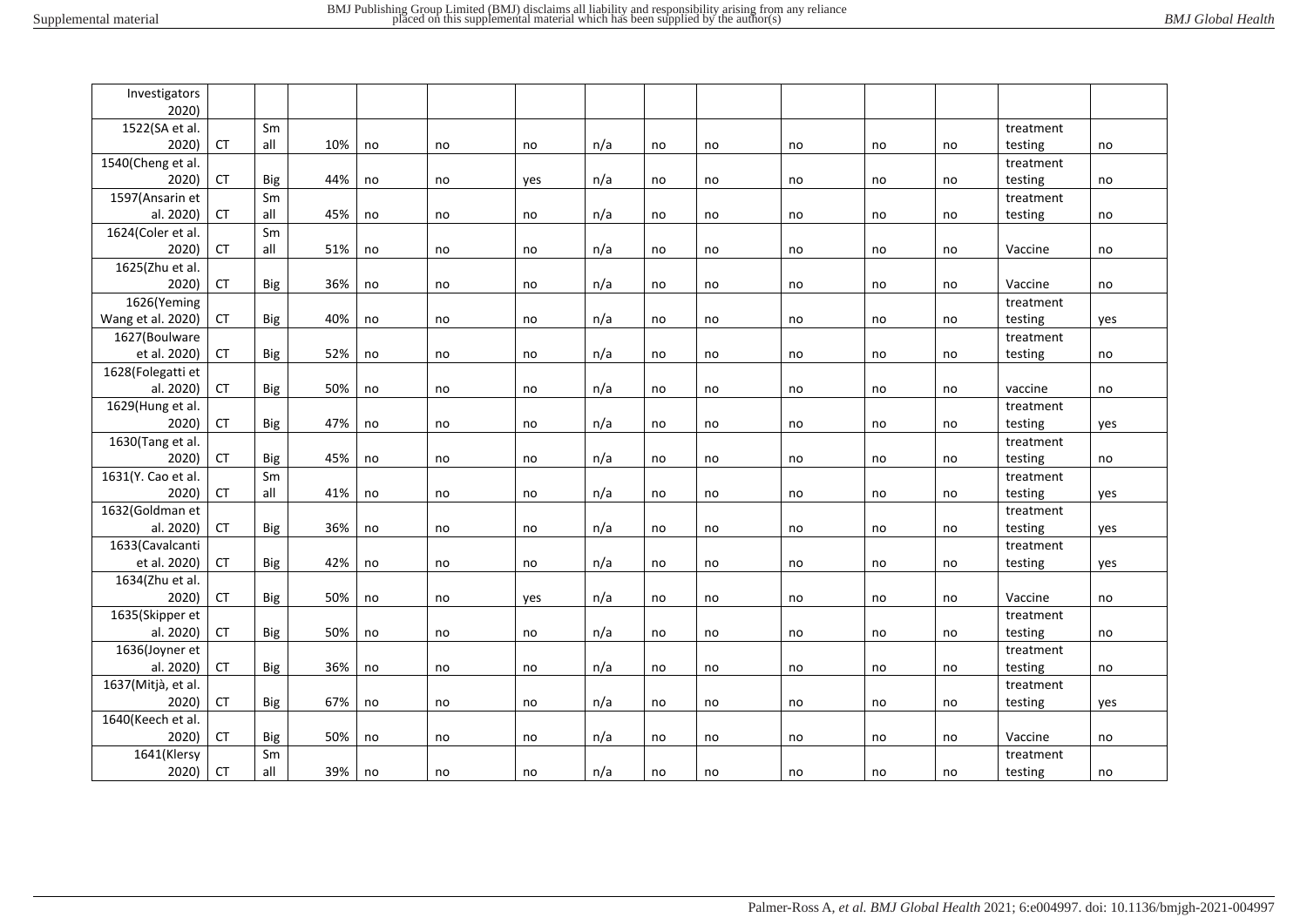| 1642(Sekhavati     |           |     |     |    |    |    |     |    |    |    |    |    | treatment |     |
|--------------------|-----------|-----|-----|----|----|----|-----|----|----|----|----|----|-----------|-----|
| et al. 2020)       | <b>CT</b> | Big | 54% | no | no | no | n/a | no | no | no | no | no | testing   | no  |
| 1644(Asgharpour    |           | Sm  |     |    |    |    |     |    |    |    |    |    | treatment |     |
| et al. 2020)       | <b>CT</b> | all | 50% | no | no | no | n/a | no | no | no | no | no | testing   | no  |
| 1645(Bronte,       |           |     |     |    |    |    |     |    |    |    |    |    |           |     |
| Lunardi, and       |           | Sm  |     |    |    |    |     |    |    |    |    |    | treatment |     |
| Olivieri 2020)     | <b>CT</b> | all | 50% | no | no | no | n/a | no | no | no | no | no | testing   | no  |
| 1653(J. Chen et    |           | Sm  |     |    |    |    |     |    |    |    |    |    | treatment |     |
| al. 2020)          | <b>CT</b> | all | 40% | no | no | no | n/a | no | no | no | no | no | testing   | yes |
| 1656(Abd-          |           |     |     |    |    |    |     |    |    |    |    |    |           |     |
| elsalam et al.     |           |     |     |    |    |    |     |    |    |    |    |    | treatment |     |
| 2020)              | <b>CT</b> | Big | 41% | no | no | no | n/a | no | no | no | no | no | testing   | no  |
| 1657(Beigel et al. |           |     |     |    |    |    |     |    |    |    |    |    | treatment |     |
| 2020)              | <b>CT</b> | Big | 36% | no | no | no | n/a | no | no | no | no | no | testing   | yes |
| 1826(Kasgari et    |           | Sm  |     |    |    |    |     |    |    |    |    |    | treatment |     |
| al. 2020)          | <b>CT</b> | all | 63% | no | no | no | n/a | no | no | no | no | no | testing   | no  |
| 2106(Eslami et al. |           | Sm  |     |    |    |    |     |    |    |    |    |    | treatment |     |
| 2020)              | <b>CT</b> | all | 50% | no | no | no | n/a | no | no | no | no | no | testing   | no  |

## **References**

- Abd-elsalam, Sherief, Eslam Saber Esmail, Mai Khalaf, Ehab Fawzy Abdo, Mohammed A Medhat, Mohamed Samir, Abd El, et al. 2020. "Hydroxychloroquine in the Treatment of COVID-19 : A Multicenter Randomized Controlled Study" 103 (4): 1635–39. https://doi.org/10.4269/ajtmh.20-0873.
- Alberici, Federico, Elisa Delbarba, Chiara Manenti, Laura Econimo, Francesca Valerio, Alessandra Pola, Camilla Maffei, et al. 2020. "A Single Center Observational Study Of the Clinical Characteristics and Short-Term Outcome of 20 Kidney Transplant Patients Admitted for SARS-CoV2 Pneumonia." *Kidney International* 97 (6): 1083–88. https://doi.org/10.1016/j.kint.2020.04.002.
- Amat-Santos, I. J, S Santos-Martinez, D López-Otero, L Nombela-Franco, E Gutiérrez-Ibanes, R Del Valle, E Muñoz-García, et al. 2020. "Ramipril in High-Risk Patients With COVID-19." *J Am Coll Cardiol* 76 (3): 268–276. https://doi.org/10.1016/j.jacc.2020.05.040.
- Amo, J Del, R Polo, S Moreno, A Díaz, E Martínez, JR Arribas, I Jarrín, and MA Hernán. 2020. "Incidence and Severity of COVID-19 in HIV-Positive Persons Receiving Antiretroviral Therapy : A Cohort Study." *Ann Intern Med* 173 (7): 536–41. https://doi.org/10.7326/M20-3689.
- Ansarin, Khalil, Ramin Tolouian, Mohammadreza Ardalan, Ali Taghizadieh, Mojtaba Varshochi, Soheil Teimouri, Tahere Vaezi, et al. 2020. "Effect of Bromhexine on Clinical Outcomes and Mortality in COVID-19 Patients: A Randomized Clinical Trial." *Tabriz University of Medical Sciences* 10 (4): 209–15. https://doi.org/10.34172/bi.2020.27.
- Asgharpour, Masoumeh, Hamed Mehdinezhad, Masoumeh Bayani, Mahmoud Sadeghi, Haddad Zavareh, Seyed Hossein Hamidi, Roghayeh Akbari, Reza Ghadimi, Ali Bijani, and Simin Mouodi. 2020. "Effectiveness of Extracorporeal Blood Purification ( Hemoadsorption ) in Patients with Severe Coronavirus Disease 2019." *BMC Nephrology* 21 (356).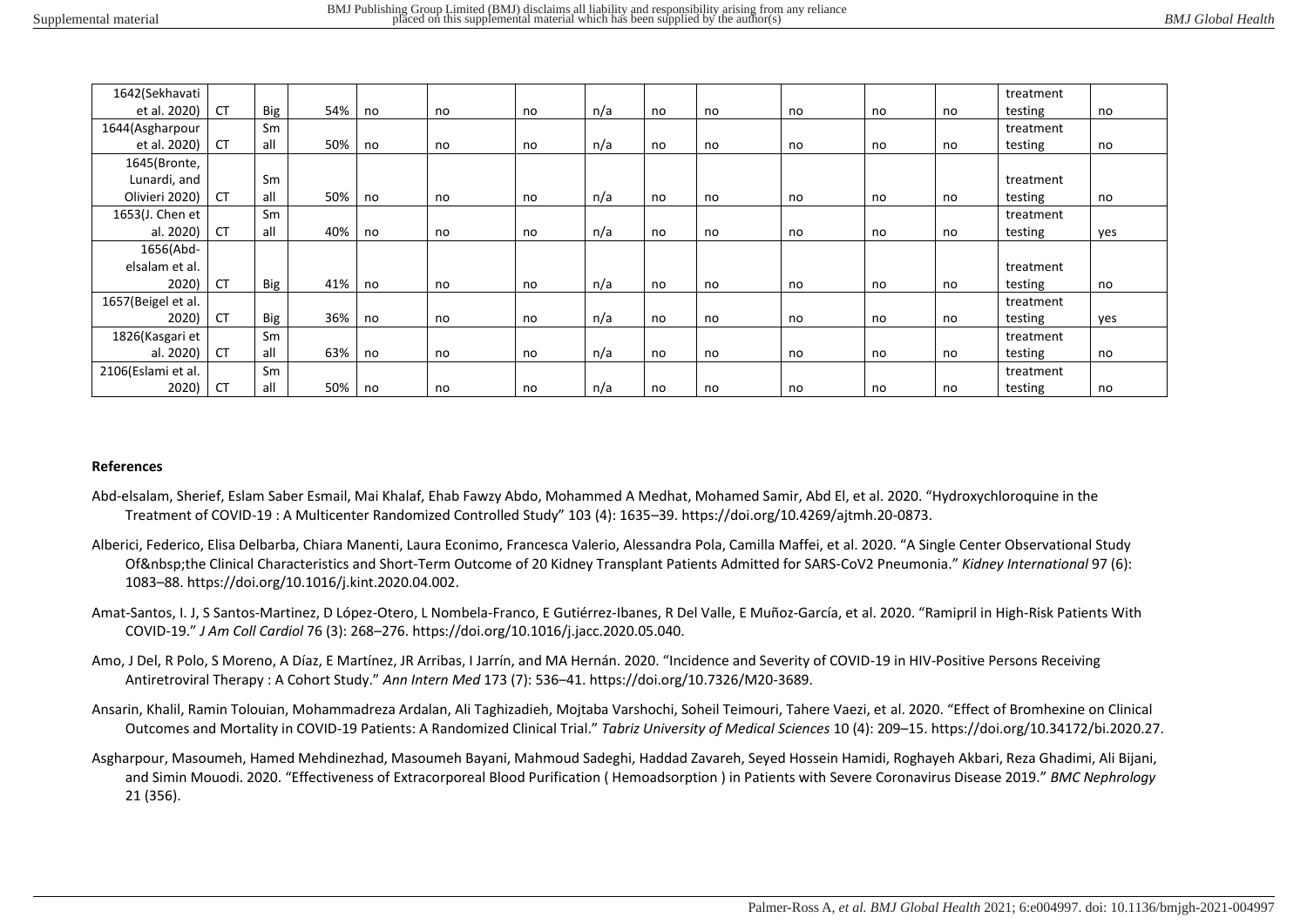- Azar, Marwan M, Dayna Mcmanus, Sheau-chiann Chen, Shana E Gleeson, Trisha Burrello, Zachary Harris, Merceditas S Villanueva, Lydia Aoun-barakat, and Insoo Kang. 2020. "Tocilizumab Treatment for Cytokine Release Syndrome in Hospitalized COVID-19 Patients." *CHEST* 5 (June): 1–12. https://doi.org/10.1016/j.chest.2020.06.006.
- Beigel, John H., Kay M. Tomashek, Lori E. Dodd, Aneesh K. Mehta, Barry S. Zingman, Andre C. Kalil, Elizabeth Hohmann, et al. 2020. "Remdesivir for the Treatment of Covid-19 — Final Report." *New England Journal of Medicine*, 1813–26. https://doi.org/10.1056/nejmoa2007764.
- Bellosta, Raffaello, Luca Luzzani, Giuseppe Natalini, and Alberto Pegorer. 2020. "Acute Limb Ischemia in Patients with COVID-19 Pneumonia." *Journal of Vascular Surgery* 72 (6): 1864–72.
- Benussi, Alberto, Andrea Pilotto, Enrico Premi, Ilenia Libri, and Marcello Giunta. 2020. "Clinical Characteristics and Outcomes of Inpatients with Neurologic Disease and COVID-19 in Brescia, Lombardy, Italy." *Neurology* 95 (7). https://doi.org/10.1212/WNL.0000000000009848.
- Bhumbra, Samina, Stefan Malin, Lindsey Kirkpatrick, Alka Khaitan, Chandy C John, Courtney M Rowan, and Leslie A Enane. 2020. "Clinical Features of Critical Coronavirus Disease 2019 in Children\*" 21 (10). https://doi.org/10.1097/PCC.0000000000002511.
- Bianco, Angela, Ayisha B Buckley, Jessica Overbey, Scott Smilen, Brian Wagner, Cheryl Dinglas, Holly Loudon, Alan Garely, Michael Brodman, and Joanne Stone. 2020. "Testing of Patients and Support Persons for Infection Before Scheduled Deliveries" 136 (2): 283–87. https://doi.org/10.1097/AOG.0000000000003985.
- Bode, Bruce, Valerie Garrett, Jordan Messler, Raymie Mcfarland, Jennifer Crowe, Robby Booth, and David C Klonoff. 2020. "Glycemic Characteristics and Clinical Outcomes of COVID-19 Patients Hospitalized in the United States." https://doi.org/10.1177/1932296820924469.
- Boulware, David R., Matthew F. Pullen, Ananta S. Bangdiwala, Katelyn A. Pastick, Sarah M. Lofgren, Elizabeth C. Okafor, Caleb P. Skipper, et al. 2020. "A Randomized Trial of Hydroxychloroquine as Postexposure Prophylaxis for Covid-19." *New England Journal of Medicine* 383 (6): 517–25. https://doi.org/10.1056/nejmoa2016638.
- Bronte, Vincenzo, Claudio Lunardi, and Oliviero Olivieri. 2020. "Baricitinib Restrains the Immune Dysregulation in Severe COVID- 19 Patients." *J Clin Invest* 130 (12): 6409– 16.
- Cao, Bin, Yeming Wang, Danning Wen, Wen Liu, Jingli Wang, Guohui Fan, Lianguo Ruan, et al. 2020. "A Trial of Lopinavir–Ritonavir in Adults Hospitalized with Severe Covid-19." *New England Journal of Medicine* 382 (19): 1787–99. https://doi.org/10.1056/nejmoa2001282.
- Cao, Yang, Jia Wei, Liang Zou, Tiebin Jiang, and Gaoxiang Wang. 2020. "Ruxolitinib in Treatment of Severe Coronavirus Disease 2019 (COVID-19): A Multicenter, Single-Blind, Randomized Controlled Trial." *J ALLERGY CLIN IMMUNOL*, no. January.
- Carratal, Jordi, Pablo Ryan, Jesús Rodríguez-ba, and Juan Berenguer. 2020. "Treatment with Tocilizumab or Corticosteroids for COVID-19 Patients with Hyperin Fl Ammatory State : A Multicentre Cohort Study ( SAM- Nimo Pach o Ram O," no. xxxx. https://doi.org/10.1016/j.cmi.2020.08.010.
- Cavalcanti, Alexandre B., Fernando G. Zampieri, Regis G. Rosa, Luciano C.P. Azevedo, Viviane C. Veiga, Alvaro Avezum, Lucas P. Damiani, et al. 2020. "Hydroxychloroquine with or without Azithromycin in Mild-to-Moderate Covid-19." *New England Journal of Medicine* 383 (21): 2041–52. https://doi.org/10.1056/nejmoa2019014.
- Chen, Jun, Lu Xia, Li Liu, Qingnian Xu, Yun Ling, Dan Huang, Wei Huang, et al. 2020. "Antiviral Activity and Safety of Darunavir / Cobicistat for the Treatment of COVID-19," 1–5. https://doi.org/10.1093/ofid/ofaa241.
- Chen, Lulu, An Pan, and Tianshu Zeng. 2020. "Impaired Fasting Glucose and Diabetes Are Related to Higher Risks of Complications and Mortality Among Patients With Coronavirus Disease 2019." *Front Endocrinol (Lausanne)* 11 (July): 1–11. https://doi.org/10.3389/fendo.2020.00525.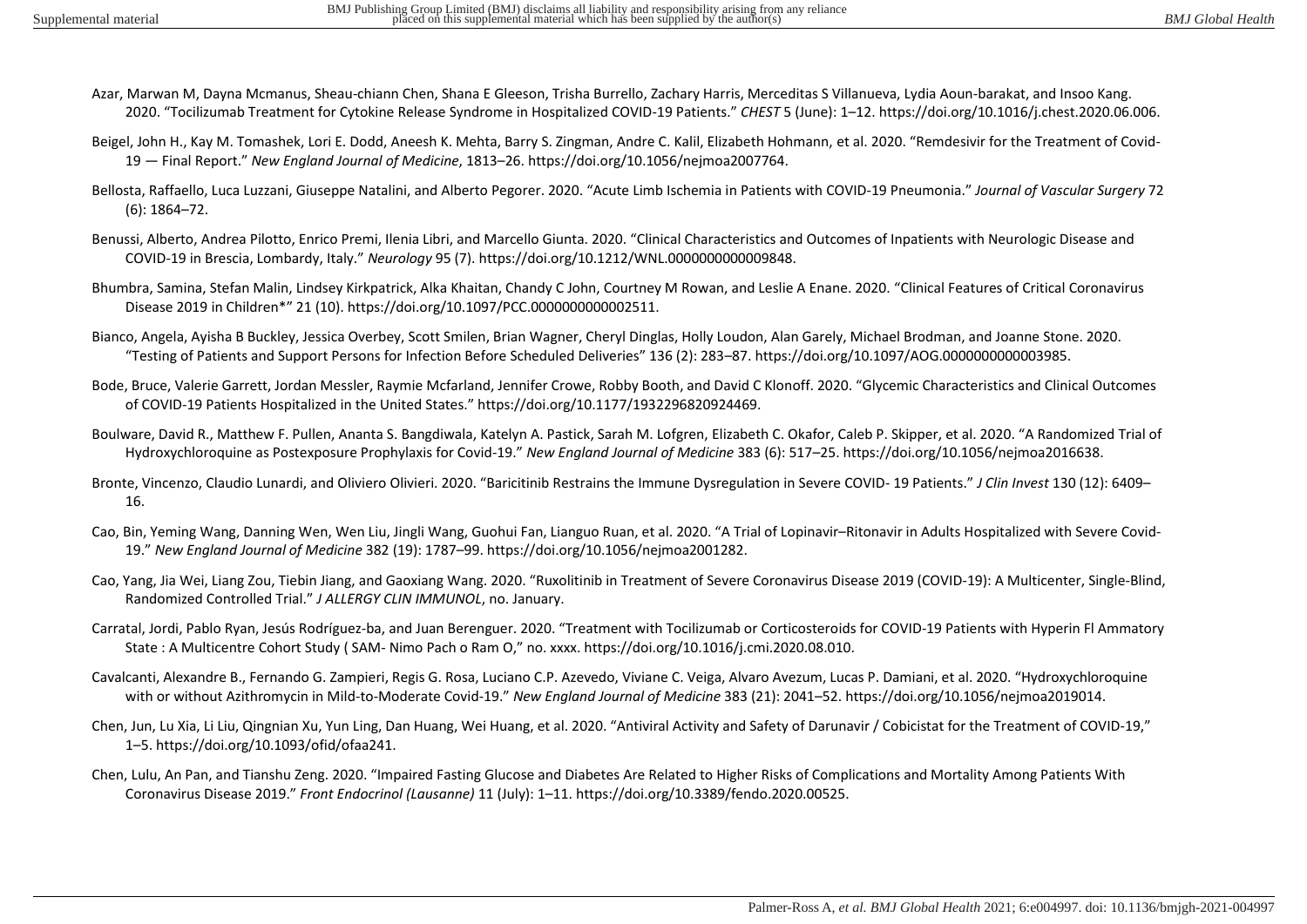- Cheng, LL, WJ Guan, CY Duan, NF Zhang, CL Lei, Y Hu, AL Chen, et al. 2020. "Effect of Recombinant Human Granulocyte Colony–Stimulating Factor for Patients With Coronavirus Disease 2019 (COVID-19) and Lymphopenia: A Randomized Clinical Trial." *JAMA Internal Medecine* 2019: 1–8. https://doi.org/10.1001/jamainternmed.2020.5503.
- Coler, R N, M P Mccullough, J D Chappell, M R Denison, L J Stevens, K M Morabito, S O Dell, et al. 2020. "An MRNA Vaccine against SARS-CoV-2 Preliminary Report." https://doi.org/10.1056/NEJMoa2022483.
- Dalal, Ashish, Deepak Jakhar, Vishal Agarwal, and Ravi Beniwal. 2020. "Dermatological Findings in SARS-CoV-2 Positive Patients : An Observational Study from North India," no. June: 3–6. https://doi.org/10.1111/dth.13849.
- Dastan, Farzaneh, Seyed Alireza, Ali Saffaei, Majid Marjani, and Afshin Moniri. 2020. "Subcutaneous Administration of Interferon Beta-1a for COVID-19: A Non-Controlled Prospective Trial." *International Immunopharmacology* 85 (January).
- Dastan, Farzaneh, Ali Saffaei, Sara Haseli, Majid Marjani, Afshin Moniri, and Zahra Abtahian. 2020. "Promising Effects of Tocilizumab in COVID-19: A Non-Controlled, Prospective Clinical Trial." *International Immunopharmacology* 88 (January).
- Davies, Patrick, Claire Evans, Hari Krishnan Kanthimathinathan, Jon Lillie, Joseph Brierley, Gareth Waters, Mae Johnson, and Benedict Griffiths. 2020. "Intensive Care Admissions of Children with Paediatric Inflammatory Multisystem Syndrome Temporally Associated with SARS-CoV-2 ( PIMS-TS ) in the UK : A Multicentre Observational Study" 2: 669–77. https://doi.org/10.1016/S2352-4642(20)30215-7.
- Davoodi, Lotfollah, Seyed Mohammad, Abedi Ebrahim, Reza Alizadeh-navaei Hamed, Rouhanizadeh Ghasemali, and Seyed Jalal Hosseinimehr. 2020. "Febuxostat Therapy in Outpatients with Suspected COVID-19 : A Clinical Trial," no. June: 1–8. https://doi.org/10.1111/ijcp.13600.
- Davoudi-monfared, Effat, Hamid Rahmani, Hossein Khalili, Mahboubeh Hajiabdolbaghi, and Mohamadreza Salehi. 2020. "A Randomized Clinical Trial of the Efficacy and Safety of Interferon β-1a in Treatment of Severe COVID-19." *Antimicrob Agents Chemother* 64 (9): 1–14. https://doi.org/10.1128/AAC.01061-20.
- Deftereos, Spyridon G, Georgios Giannopoulos, Dimitrios A Vrachatis, Gerasimos D Siasos, and Sotiria G Giotaki. 2020. "Effect of Colchicine vs Standard Care on Cardiac and Inflammatory Biomarkers and Clinical Outcomes in Patients Hospitalized With Coronavirus Disease 2019 The GRECCO-19 Randomized Clinical Trial," 1–14. https://doi.org/10.1001/jamanetworkopen.2020.13136.
- Deng, Lisi, Chunna Li, Qi Zeng, Xi Liu, Xinghua Li, Haitang Zhang, Zhongsi Hong, and Jinyu Xia. 2020. "Arbidol Combined with LPV / r versus LPV / r Alone against Corona Virus Disease 2019 : A Retrospective Cohort Study." *Journal of Infection* 81 (1): e1–5. https://doi.org/10.1016/j.jinf.2020.03.002.
- Dofferhoff, Anton S M, Ianthe Piscaer, Leon J Schurgers, Margot P J Visser, Jody M W van den Ouweland, Pim A de Jong, Reinoud Gosens, et al. 2020. "Reduced Vitamin K Status as a Potentially Modifiable Risk Factor of Severe Coronavirus Disease 2019." *Clinical Infectious Diseases*, no. Xx: 1–8. https://doi.org/10.1093/cid/ciaa1258.
- Domínguez-Salas, S, J Gómez-Salgado, M Andrés-Villas, D Díaz-Milanés, M Romero-Martín, and C Ruiz-Frutos. 2020. "Psycho-Emotional Approach to the Psychological Distress Related to the COVID-19 Pandemic in Spain : A Cross-Sectional Observational Study." *Healthcare (Basel)* 8 (3).
- Dong, Jianghu, Lianpin Wu, Qike Jin, Jie Chen, and Jiawei He. 2020. "Diagnostic Accuracy of Chest CT Scans for Suspected Patients with COVID-19 in a Retrospective Cohort Study Table of Contents."
- Duca, Andrea, Irdi Memaj, Federico Zanardi, Carlo Preti, Andrea Alesi, Lorenzo Della Bella, Elena Ghezzi, et al. 2020. "Severity of Respiratory Failure and Outcome of Patients Needing a Ventilatory Support in the Emergency Department during Italian Novel Coronavirus SARS-CoV2 Outbreak: Preliminary Data on the Role of Helmet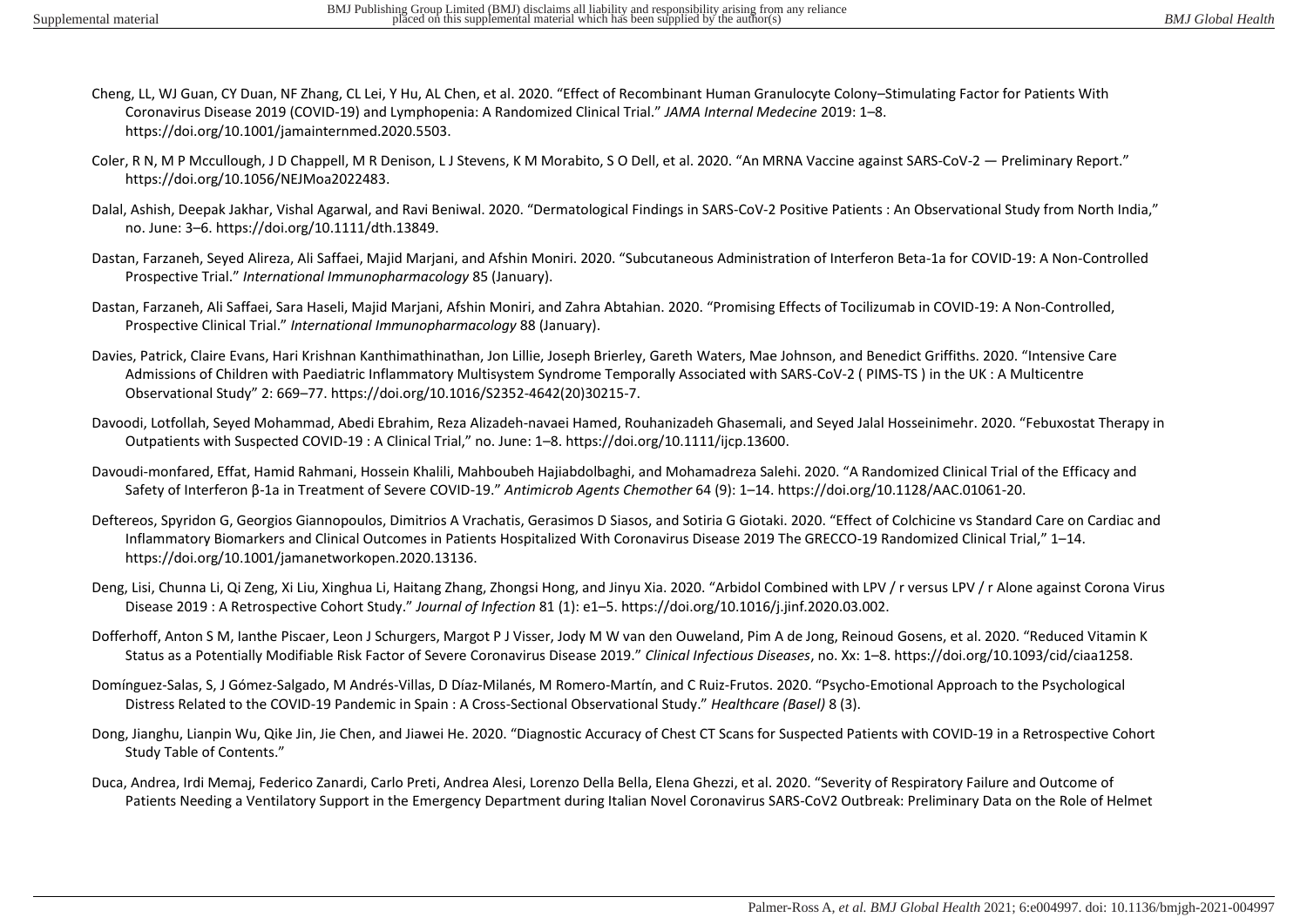CPAP and Non-Invasive Positive Pressure Ventilation." *EClinicalMedicine* 24: 1–7. https://doi.org/10.1016/j.eclinm.2020.100419.

- Entrenas, Marta, Luis Manuel, Entrenas Costa, Roger Bouillon, and Juan Francisco. 2020. "'Effect of Calcifediol Treatment and Best Available Therapy versus Best Available Therapy on Intensive Care Unit Admission and Mortality among Patients Hospitalized for COVID-19: A Pilot Randomized Clinical Study.'" *Journal of Steroid Biochemistry and Molecular Biology* 203 (January).
- Eslami, Gholamali, Sajedeh Mousaviasl, Esmat Radmanesh, Saeed Jelvay, Saeid Bitaraf, Bryony Simmons, Morteza Mobarak, et al. 2020. "The Impact of Sofosbuvir / Daclatasvir or Ribavirin in Patients with Severe COVID-19," 3–9. https://doi.org/10.1093/jac/dkaa331.
- Fadini, Gian Paolo, Mario Luca, Morieri Enrico, Longato Be, Benedetta Maria, Bonora Silvia, Pinelli Elisa, et al. 2020. "Exposure to Dipeptidyl-Peptidase-4 Inhibitors and COVID-19 among People with Type 2 Diabetes : A Case-Control Study." *Diabetes Obes Metab* 22 (10): 1946–50. https://doi.org/10.1111/dom.14097.
- Folegatti, Pedro M., Katie J. Ewer, Parvinder K. Aley, Brian Angus, Stephan Becker, Sandra Belij-Rammerstorfer, Duncan Bellamy, et al. 2020. "Safety and Immunogenicity of the ChAdOx1 NCoV-19 Vaccine against SARS-CoV-2: A Preliminary Report of a Phase 1/2, Single-Blind, Randomised Controlled Trial." *The Lancet* 396 (10249): 467–78. https://doi.org/10.1016/S0140-6736(20)31604-4.
- Foy, Brody H, Jonathan C T Carlson, Erik Reinertsen, Raimon Padros I Valls, Roger Pallares Lopez, and Eric Palanques-tost. 2020. "Association of Red Blood Cell Distribution Width With Mortality Risk in Hospitalized Adults With SARS-CoV-2 Infection" 3 (9): 1–13. https://doi.org/10.1001/jamanetworkopen.2020.22058.
- Fresán, U, M Guevara, F Elía, E Albéniz, C Burgui, and J Castilla. 2020. "Independent Role of Morbid Obesity as a Risk Factor for COVID-19 Hospitalization: A Spanish Population-Based Cohort Study." *Obesity (Silver Spring)* doi: 10.10. https://doi.org/10.1002/oby.23029.
- Fu, Weihui, Yan Liu, Lu Xia, Min Li, Zhigang Song, Huiliang Hu, Zongguo Yang, et al. 2020. "A Clinical Pilot Study on the Safety and Ef Fi Cacy of Aerosol Inhalation Treatment of IFN- k plus TFF2 in Patients with Moderate COVID-19." *EClinicalMedicine* 25. https://doi.org/10.1016/j.eclinm.2020.100478.
- Fung, Kitty S C, Sandy K Y Chau, Erica Y L Leung, Thomas S C Hui, Steven W C Tsang, K N Kung, Eudora Y D Chow, et al. n.d. "COVID-19 Viral Load in the Severity of and Recovery From Olfactory and Gustatory Dysfunction." https://doi.org/10.1002/lary.29056.
- Furtado, Remo H.M., Otavio Berwanger, Henrique A. Fonseca, Thiago D. Corrêa, Leonardo R. Ferraz, Maura G. Lapa, Fernando G. Zampieri, et al. 2020. "Azithromycin in Addition to Standard of Care versus Standard of Care Alone in the Treatment of Patients Admitted to the Hospital with Severe COVID-19 in Brazil (COALITION II): A Randomised Clinical Trial." *The Lancet* 396 (10256): 959–67. https://doi.org/10.1016/S0140-6736(20)31862-6.
- Gabriela, Mayla, Silva Borba, Fernando Fonseca, Almeida Val, Vanderson Souza Sampaio, Marcia Almeida, Araújo Alexandre, and Gisely Cardoso Melo. 2020. "Effect of High vs Low Doses of Chloroquine Diphosphate as Adjunctive Therapy for Patients Hospitalized With Severe Acute Respiratory Syndrome Coronavirus 2 ( SARS-CoV-2 ) Infection A Randomized Clinical Trial" 2: 1–14. https://doi.org/10.1001/jamanetworkopen.2020.8857.
- Gao, Chao, Yue Cai, Kan Zhang, Lei Zhou, Yao Zhang, Xijing Zhang, Qi Li, et al. 2020. "Association of Hypertension and Antihypertensive Treatment with COVID-19 Mortality : A Retrospective Observational Study," 2058–66. https://doi.org/10.1093/eurheartj/ehaa433.
- Garassino, Marina Chiara, Jennifer G Whisenant, Li-ching Huang, Annalisa Trama, Valter Torri, Francesco Agustoni, Javier Baena, and Giuseppe Banna. 2020. "COVID-19 in Patients with Thoracic Malignancies ( TERAVOLT ): First Results of an International , Registry-Based , Cohort Study" 21 (July). https://doi.org/10.1016/S1470- 2045(20)30314-4.

Goldman, Jason D., David C.B. Lye, David S. Hui, Kristen M. Marks, Raffaele Bruno, Rocio Montejano, Christoph D. Spinner, et al. 2020. "Remdesivir for 5 or 10 Days in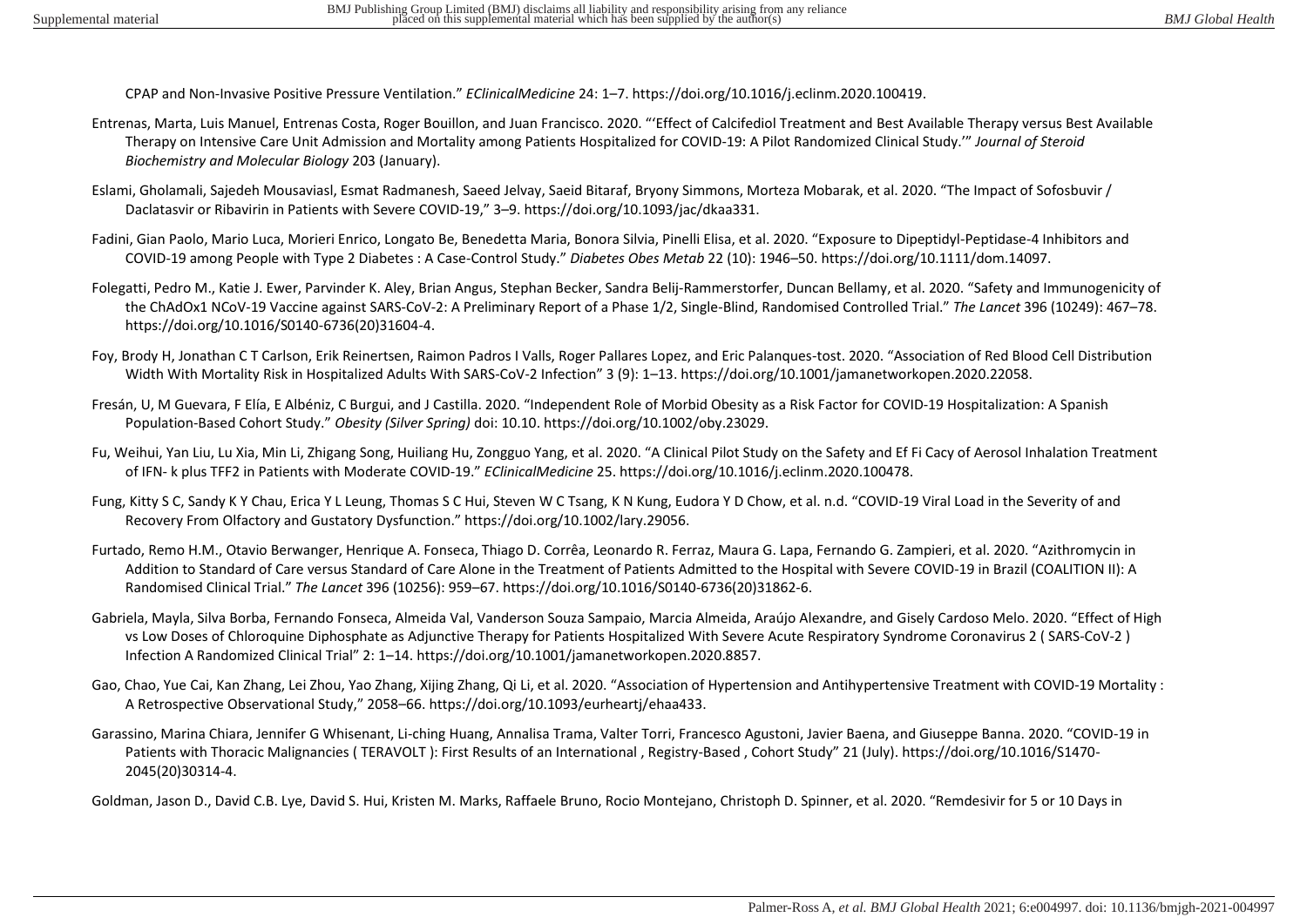Patients with Severe Covid-19." *New England Journal of Medicine* 383 (19): 1827–37. https://doi.org/10.1056/nejmoa2015301.

- Golestaneh, Ladan, Joel Neugarten, Molly Fisher, Henny H Billett, Morayma Reyes, Tanya Johns, Milagros Yunes, et al. 2020. "EClinicalMedicine The Association of Race and COVID-19 Mortality." *EClinicalMedicine* 25: 100455. https://doi.org/10.1016/j.eclinm.2020.100455.
- Guaraldi, Giovanni, Marianna Meschiari, Alessandro Cozzi-lepri, Jovana Milic, Roberto Tonelli, Marianna Menozzi, Erica Franceschini, et al. 2020. "Tocilizumab in Patients with Severe COVID-19 : A Retrospective Cohort Study" 2 (August). https://doi.org/10.1016/S2665-9913(20)30173-9.
- Hamidi, Daryoush, Ahmad Bagheri, Shahram Amini, Reza Keramati, Azam Moradi, Aida Hamidi, Mohammadamin Damsaz, Hamed Banpour, Amir Yarahmadi, and George Koliakos. 2020. "Application of Methylene Blue -Vitamin C – N-Acetyl Cysteine for Treatment of Critically Ill COVID-19 Patients, Report of a Phase-I Clinical Trial  $\dot{\propto}$ ." *European Journal of Pharmacology* 885 (June): 173494. https://doi.org/10.1016/j.ejphar.2020.173494.
- Henry, Brandon Michael, Justin Lee Benoit, Stefanie Benoit, Christina Pulvino, Brandon A Berger, Maria Helena, Santos De Olivera, Christopher A Crutchfield, and Giuseppe Lippi. 2020. "Red Blood Cell Distribution Width ( RDW ) Predicts COVID-19 Severity : A Prospective , Observational Study from the Cincinnati SARS-CoV-2 Emergency Department Cohort" 2019: 1–9.
- Hill, Andrew, and Shahin Merat. 2020. "Sofosbuvir and Daclatasvir Compared with Standard of Care in the Treatment of Patients Admitted to Hospital with Moderate or Severe Coronavirus Infection ( COVID-19 ): A Randomized Controlled Trial," 1–7. https://doi.org/10.1093/jac/dkaa334.
- Hu, Ke, Mengmei Wang, Yang Zhao, Yunting Zhang, Tao Wang, Zhishui Zheng, and Xiaochen Li. 2020. "RESEARCH ARTICLE A Small-Scale Medication of Leflunomide as a Treatment of COVID-19 in an Open-Label Blank-Controlled Clinical Trial" 12250. https://doi.org/10.1007/s12250-020-00258-7.
- Huang, Songjiang, Jianwen Wang, Fen Liu, Jiacheng Liu, Guijuan Cao, Chongtu Yang, Wei Liu, Chao Tu, Muxin Zhu, and Bin Xiong. 2020. "COVID-19 Patients with Hypertension Have More Severe Disease : A Multicenter Retrospective Observational Study." *Hypertension Research*, 824–31. https://doi.org/10.1038/s41440-020- 0485-2.
- Huang, Yin-qiu, Sheng-quan Tang, Xiao-lei Xu, Yan-ming Zeng, and Xiao-qing He. 2020. "No Statistically Apparent Difference in Antiviral Effectiveness Observed Among Ribavirin Plus Interferon- Alpha , Lopinavir / Ritonavir Plus Interferon-Alpha , and Ribavirin Plus Lopinavir / Ritonavir Plus Interferon- Alpha in Patients With Mild to Modera" 11 (July): 1–11. https://doi.org/10.3389/fphar.2020.01071.
- Hung, Ivan Fan Ngai, Kwok Cheung Lung, Eugene Yuk Keung Tso, Raymond Liu, Tom Wai Hin Chung, Man Yee Chu, Yuk Yung Ng, et al. 2020. "Triple Combination of Interferon Beta-1b, Lopinavir–Ritonavir, and Ribavirin in the Treatment of Patients Admitted to Hospital with COVID-19: An Open-Label, Randomised, Phase 2 Trial." *The Lancet* 395 (10238): 1695–1704. https://doi.org/10.1016/S0140-6736(20)31042-4.
- Hur, Kevin, Caroline P E Price, Elizabeth L Gray, Reeti K Gulati, Matthew Maksimoski, Samuel D Racette, Alexander L Schneider, and Ashoke R Khanwalkar. n.d. "Factors Associated With Intubation and Prolonged Intubation in Hospitalized Patients With COVID-19." https://doi.org/10.1177/0194599820929640.
- Id, Xiao Lu, Mao Zhang, Anyu Qian, Luping Tang, and Shanxiang Xu. 2020. "Lung Ultrasound Score in Establishing the Timing of Intubation in COVID-19 Interstitial Pneumonia : A Preliminary Retrospective Observational Study," 1–10. https://doi.org/10.1371/journal.pone.0238679.
- Christiane Maria Prado Jeronimo, Maria Eduarda Leão Farias, Fernando Fonseca Almeida Val, Vanderson Souza Sampaio, Marcia Almeida Araújo Alexandre, Gisely Cardoso Melo, et al. 2020. "Methylprednisolone as Adjunctive Therapy for Patients Hospitalized With Coronavirus Disease 2019 (COVID-19; Metcovid): A Randomized, Double-Blind, Phase IIb, Placebo-Controlled Trial." *Clinical Infectious Diseases* 2019 (Xx): 1–9. https://doi.org/10.1093/cid/ciaa1177.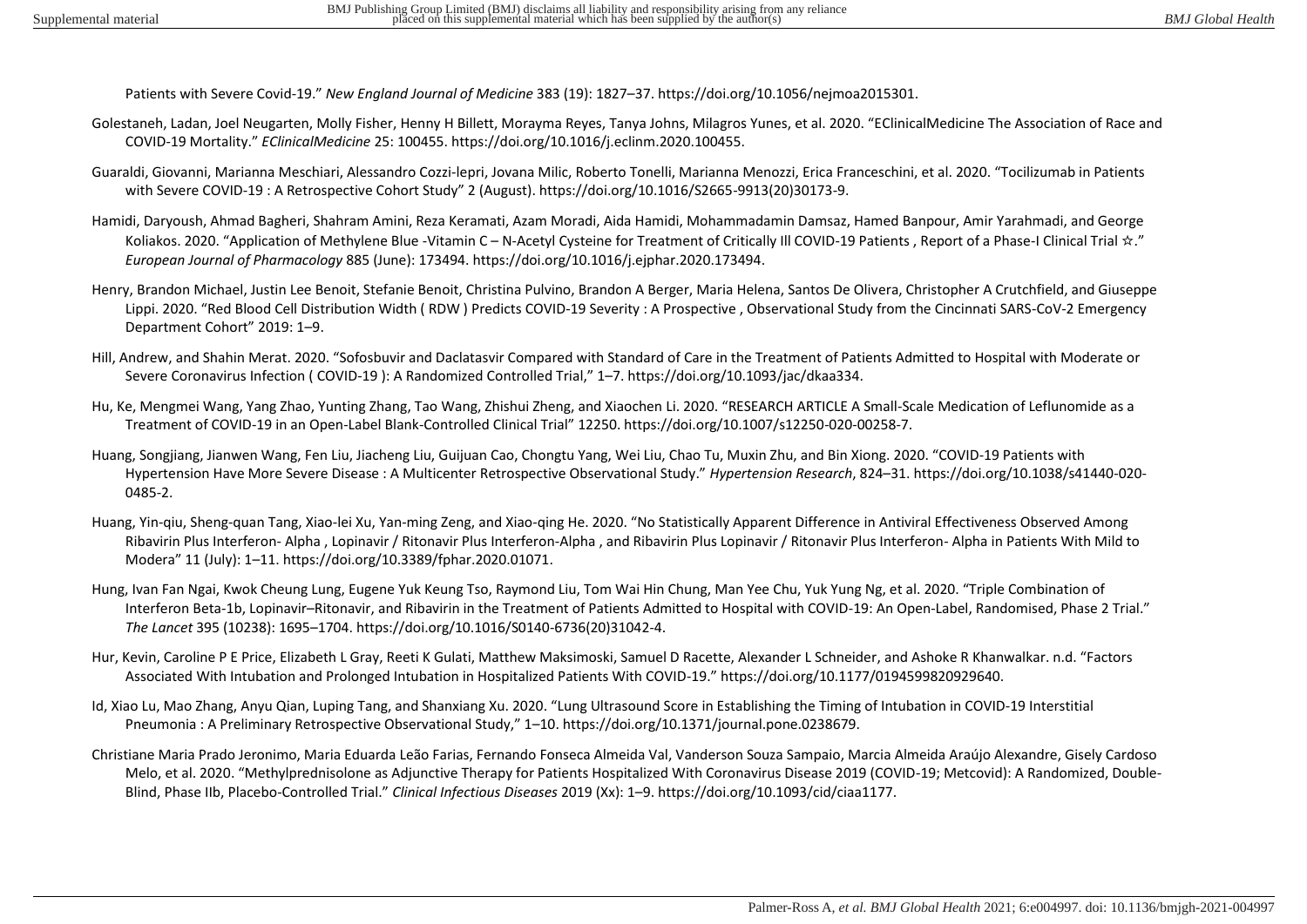- Joyner, Michael J, Peter Marks, Arturo Casadevall, Michael J Joyner, R Scott Wright, Delisa Fairweather, Jonathon W Senefeld, et al. 2020. "Early Safety Indicators of COVID-19 Convalescent Plasma in 5000 Patients Early Safety Indicators of COVID-19 Convalescent Plasma in 5000 Patients" 130 (9): 4791–97.
- Kasgari, Hamideh Abbaspour, Siavash Moradi, Amir Mohammad Shabani, Farhang Babamahmoodi, Ali Reza, Davoudi Badabi, Lotfollah Davoudi, et al. 2020. "Evaluation of the Efficacy of Sofosbuvir plus Daclatasvir in Combination with Ribavirin for Hospitalized COVID-19 Patients with Moderate Disease Compared with Standard Care: A Single-Centre, Randomized Controlled Trial." *J Antimicrob Chemother* 75 (February): 3373–3378. https://doi.org/10.1093/jac/dkaa332.
- Keech, C, G Albert, I Cho, A Robertson, P Reed, S Neal, J S Plested, et al. 2020. "Phase 1–2 Trial of a SARS-CoV-2 Recombinant Spike Protein Nanoparticle Vaccine," 1–13. https://doi.org/10.1056/NEJMoa2026920.
- Kim, Dong Wook, Kyeong Hyang Byeon, Jaiyong Kim, Kyu Dong Cho, and Nakyoung Lee. 2020. "The Correlation of Comorbidities on the Mortality in Patients with COVID-19 : An Observational Study Based on the Korean National Health Insurance Big Data" 35 (26): 1–9.
- Kim, Jaiyong, Dong Wook Kim, Kwang-il Kim, Hong Bin Kim, Jong-hun Kim, Yong-gab Lee, Kyeong Hyang Byeon, Hae-kwan Cheong, and Hong Bin Kim. 2020. "Compliance of Antihypertensive Medication and Risk of Coronavirus Disease 2019 : A Cohort Study Using Big Data from the Korean National Health Insurance Service." *J Korean Med Sci* 35 (25): 1–12.
- Klersy, Catherine. 2020. "Mortality Reduction in 46 Severe Covid-19 Patients Treated with Hyperimmune Plasma . A Proof of Concept Single Arm Multicenter Interventional Trial."
- Knopp, Paul, Amy Miles, Thomas E Webb, Benjamin C Mcloughlin, Imran Mannan, Nadia Raja, Bettina Wan, Daniel Davis, and Daniel Davis. 2020. "Presenting Features of COVID ‑ 19 in Older People : Relationships with Frailty , Inflammation and Mortality." *European Geriatric Medicine*, no. 0123456789: 3–8. https://doi.org/10.1007/s41999-020-00373-4.
- Li, Ling, Wei Zhang, Yu Hu, Xunliang Tong, Shangen Zheng, Juntao Yang, Yujie Kong, et al. 2020. "Effect of Convalescent Plasma Therapy on Time to Clinical Improvement in Patients with Severe and Life-Threatening COVID-19: A Randomized Clinical Trial." *JAMA - Journal of the American Medical Association* 324 (5): 460–70. https://doi.org/10.1001/jama.2020.10044.
- Li, Ting, Laifang Sun, Wenwu Zhang, Chanfan Zheng, Chenchen Jiang, Mingjing Chen, Di Chen, et al. 2020. "Bromhexine Hydrochloride Tablets for the Treatment of Moderate COVID-19: An Open-Label Randomized Controlled Pilot Study." *Clin Transl Sci* 13 (6): 1096–1102. https://doi.org/10.1111/cts.12881.
- Liao, Danying, Fen Zhou, Lili Luo, Min Xu, Hongbo Wang, Jiahong Xia, Yong Gao, et al. 2020. "Haematological Characteristics and Risk Factors in the Classification and Prognosis Evaluation of COVID-19 : A Retrospective Cohort Study." *The Lancet Haematology* 7 (9): e671–78. https://doi.org/10.1016/S2352-3026(20)30217-9.
- Liu, Jiayi, Taili Chen, Haitao Yang, Yeyu Cai, Qizhi Yu, Juan Chen, Zhu Chen, et al. 2020. "Clinical and Radiological Changes of Hospitalised Patients with COVID-19 Pneumonia from Disease Onset to Acute Exacerbation : A Multicentre Paired Cohort Study," 5702–8.
- Liu, Q, N C Song, Z K Zheng, J S Li, and S K Li. 2020. "Laboratory Findings and a Combined Multifactorial Approach to Predict Death in Critically Ill Patients with COVID-19 : A Retrospective Study."
- Liu, Songqiao, Huanyuan Luo, Yuancheng Wang, Luis E Cuevas, Duolao Wang, and Shenghong Ju. 2020. "Clinical Characteristics and Risk Factors of Patients with Severe COVID-19 in Jiangsu Province , China : A Retrospective Multicentre Cohort Study," 1–9.
- Liu, Yue-ping, Gao-ming Li, Jun He, Ying Liu, Min Li, Rui Zhang, Ya-lan Li, Ya-zhou Wu, and Bo Diao. 2020. "Combined Use of the Neutrophil-to-Lymphocyte Ratio and CRP to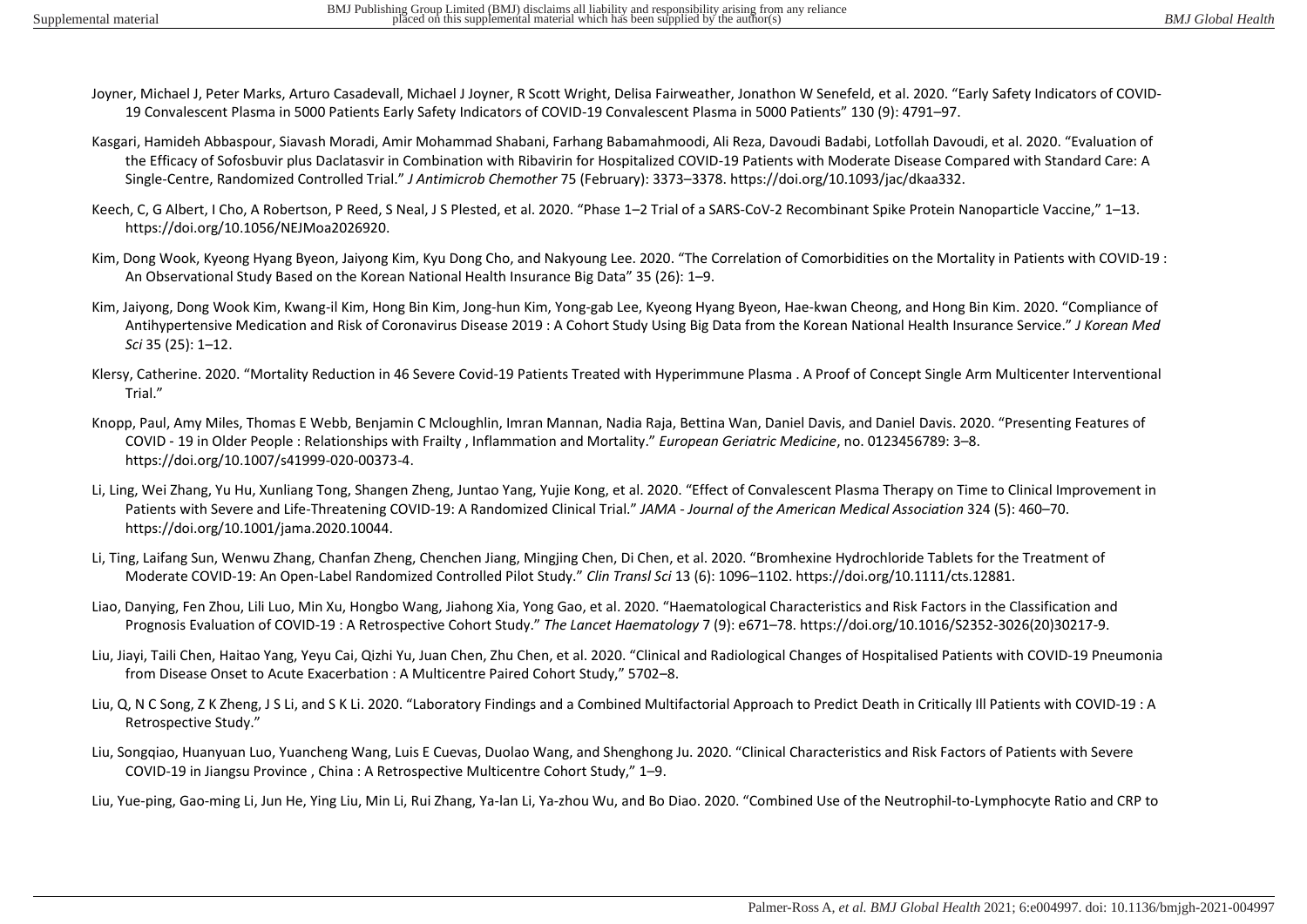Predict 7-Day Disease Severity in 84 Hospitalized Patients with COVID-19 Pneumonia : A Retrospective Cohort Study" 2019 (10). https://doi.org/10.21037/atm-20- 2372.

- Lorenzo, Antonino De, Maria Grazia Tarsitano, Carmela Falcone, Laura Di Renzo, Lorenzo Romano, Sebastiano Macheda, Anna Ferrarelli, et al. 2020. "Fat Mass Affects Nutritional Status of ICU COVID-19 Patients." *Journal of Translational Medicine* 18 (1): 1–8. https://doi.org/10.1186/s12967-020-02464-z.
- Mahmud, Nadim, Rebecca A Hubbard, David E Kaplan, and Marina Serper. 2020. "Declining Cirrhosis Hospitalizations in the Wake of the COVID-19 Pandemic: A National Cohort Study." *Gastroenterology* 159 (January): 1134–1136.
- Mak, S. M., D. Mak, D. Hodson, R. Preston, A. Retter, L. Camporota, and G. Benedetti. 2020. "Pulmonary Ischaemia without Pulmonary Arterial Thrombus in COVID-19 Patients Receiving Extracorporeal Membrane Oxygenation: A Cohort Study." *Clinical Radiology* 75 (10): 795.e1-795.e5. https://doi.org/10.1016/j.crad.2020.07.006.
- Mendoza, M, J Balcells, N Maiz, C Rodo, B Serrano, E Carreras, and A Suy. 2020. "Pre-Eclampsia-like Syndrome Induced by Severe COVID-19 : A Prospective Observational Study." *BJOG* 127 (11): 1374–80. https://doi.org/10.1111/1471-0528.16339.
- Meng, Fanping, Ruonan Xu, Siyu Wang, Zhe Xu, Chao Zhang, Yuanyuan Li, Tao Yang, et al. 2020. "Human Umbilical Cord-Derived Mesenchymal Stem Cell Therapy in Patients with COVID-19 : A Phase 1 Clinical Trial." *Signal Transduction and Targeted Therapy*, no. July. https://doi.org/10.1038/s41392-020-00286-5.
- Middleton, Elizabeth A, Xue-yan He, Frederik Denorme, Robert A Campbell, David Ng, Steven P Salvatore, Maria Mostyka, et al. 2020. "Neutrophil Extracellular Traps Contribute to Immunothrombosis in COVID-19 Acute Respiratory Distress Syndrome" 136 (10). https://doi.org/10.1182/blood.2020007008.
- Oriol Mitjà, Marc Corbacho-Monné, Maria Ubals, Cristian Tebe, Judith Peñafiel, Aurelio Tobias, et al. 2020. "Hydroxychloroquine for Early Treatment of Adults with Mild Covid-19: A Randomized-Controlled Trial." *Clinical Infectious Diseases*, no. Xx: 1–9. https://doi.org/10.1093/cid/ciaa1009.
- Mukherjee, Vikramjit, Alexander T Toth, Madelin Fenianos, Sarah Martell, Hannah C Karpel, Radu Postelnicu, Alok Bhatt, et al. 2020. "Clinical Outcomes in Critically Ill Coronavirus City Public Hospital Experience," no. 7: 1–8. https://doi.org/10.1097/CCE.0000000000000188.
- Ng, Boon Hau, Nik Nuratiqah, Nik Abeed, Andrea Ban Yu-lin, Mohamed Faisal, Abdul Hamid, Chun Ian Soo, et al. 2020. "Lung Computed Tomography Patterns of a Cluster of Asymptomatic Young Males with COVID-19 Admitted to a Teaching Hospital in Kuala Lumpur" 75 (4): 368–71.
- Nguyen, Yann, Félix Corre, Vasco Honsel, Sonja Curac, Virginie Zarrouk, Catherine Paugam Burtz, Emmanuel Weiss, et al. 2020. "A Nomogram to Predict the Risk of Unfavourable Outcome in COVID-19: A Retrospective Cohort of 279 Hospitalized Patients in Paris Area." *Annals of Medicine* 52 (7): 367–75. https://doi.org/10.1080/07853890.2020.1803499.
- Pirjani, Reihaneh, Reihaneh Hosseini, Tahereh Soori, Maryam Rabiei, Ladan Hosseini, Ameneh Abiri, Ashraf Moini, Arshia Shizarpour, Ghazal Razani, and Mahdi Sepidarkish. 2020. "Maternal and Neonatal Outcomes in COVID-19 Infected Pregnancies: A Prospective Cohort Study." *Journal of Travel Medicine* 27 (7): 1–7. https://doi.org/10.1093/jtm/taaa158.
- Poncet-Megemont, Louis, Pauline Paris, Amélie Tronchere, Jean Pascal Salazard, Bruno Pereira, Radhouane Dallel, Claire Aumeran, et al. 2020. "High Prevalence of Headaches During Covid-19 Infection: A Retrospective Cohort Study." *Headache* 60 (10): 2578–82. https://doi.org/10.1111/head.13923.
- Portole, Jose. 2020. "Chronic Kidney Disease and Acute Kidney Injury in the COVID-19 Spanish Outbreak," no. December 2019: 235–36. https://doi.org/10.1093/ndt/gfaa189.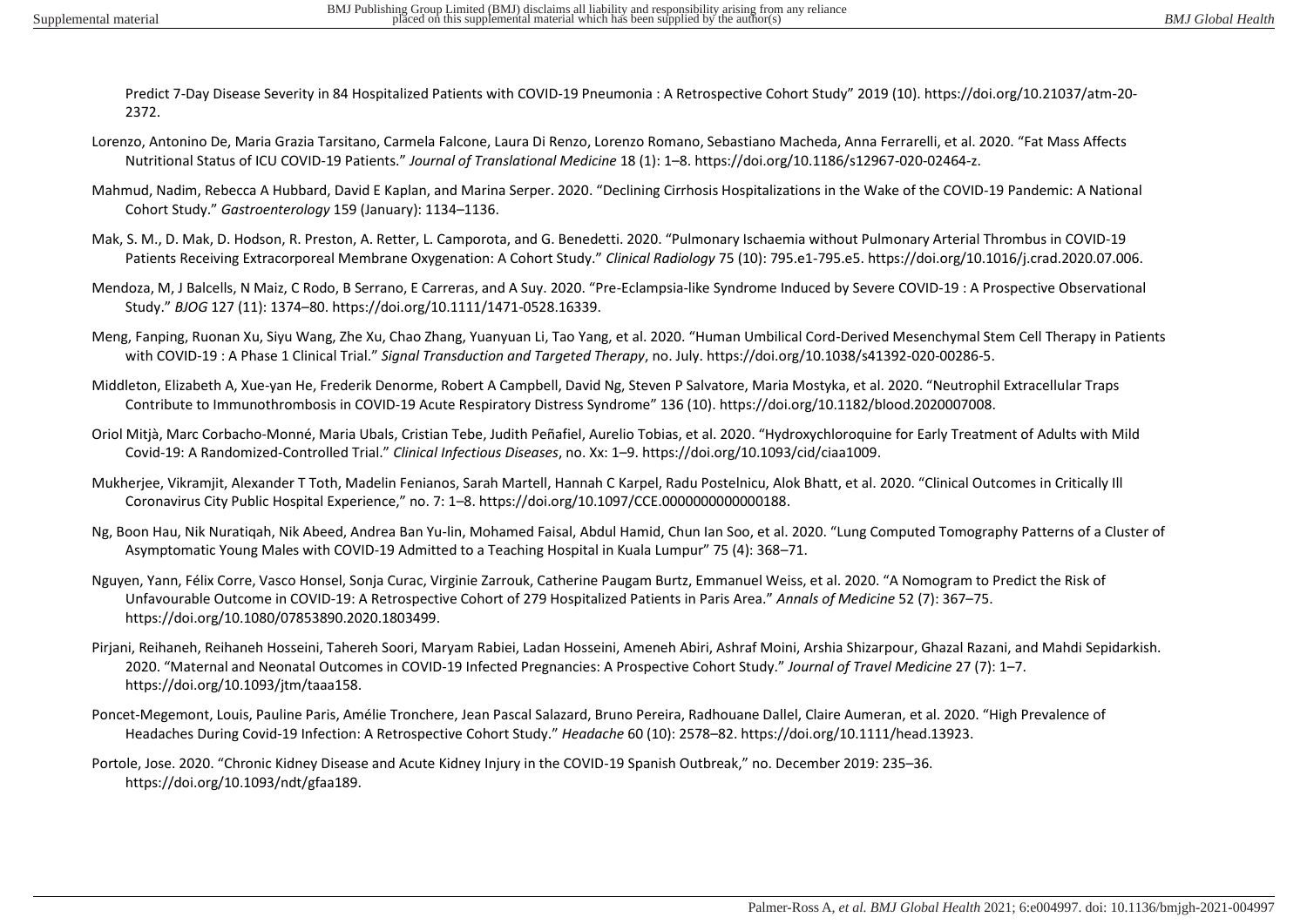- Prata-barbosa, Arnaldo, Fernanda Lima-setta, Gustavo Rodrigues, Vanessa Soares, Roberta Esteves, Vieira De Castro, Daniela Carla, et al. 2020. "Pediatric Patients with COVID-19 Admitted to Intensive Care Units in Brazil : A Prospective Multicenter Study ଝ." *Jornal de Pediatria*, no. xx. https://doi.org/10.1016/j.jped.2020.07.002.
- Qi, Lin, Yong Yang, Dixuan Jiang, Chao Tu, Lu Wan, Xiangyu Chen, and Zhihong Li. 2020. "International Journal of Infectious Diseases Factors Associated with the Duration of Viral Shedding in Adults with COVID-19 Outside of Wuhan , China : A Retrospective Cohort Study." *International Journal of Infectious Diseases* 96: 531–37. https://doi.org/10.1016/j.ijid.2020.05.045.
- Rahmani, Hamid, Effat Davoudi-monfared, Anahid Nourian, and Hossein Khalili. 2020. "Interferon β-1b in Treatment of Severe COVID-19: A Randomized Clinical Trial." *International Immunopharmacology* 88 (January).
- Ren, Zhigang, Hong Luo, Zujiang Yu, Jingchao Song, Lan Liang, Ling Wang, Haiyu Wang, et al. 2020. "A Randomized , Open-Label , Controlled Clinical Trial of Azvudine Tablets in the Treatment of Mild and Common COVID-19 , a Pilot Study" 2001435: 1–10. https://doi.org/10.1002/advs.202001435.
- Rosenberg, Eli S, Elizabeth M Dufort, Tomoko Udo, Larissa A Wilberschied, Jessica Kumar, James Tesoriero, Patti Weinberg, et al. 2020. "Association of Treatment With Hydroxychloroquine or Azithromycin With In-Hospital Mortality in Patients With COVID-19 in New York State" 12203 (24): 2493–2502. https://doi.org/10.1001/jama.2020.8630.
- Russo, Vincenzo, Marco Di, Emilio Attena, Angelo Silverio, Fernando Scudiero, Dario Celentani, Corrado Lodigiani, and Pierpaolo Di. 2020. "Clinical Impact of Pre-Admission Antithrombotic Therapy in Hospitalized Patients with COVID-19 : A Multicenter Observational Study." *Pharmacological Research* 159 (May): 104965. https://doi.org/10.1016/j.phrs.2020.104965.
- SA, Gorenstein, Castellano ML, Slone ES, Gillette B, Liu H, Alsamarraie C, Jacobson AM, et al. 2020. "Hyperbaric Oxygen Therapy for COVID-19 Patients with Respiratory Distress: Treated Cases versus Propensity-Matched Controls." *Undersea Hyperb Med* 47 (3).
- Sakai, T, C Hoshino, R Yamaguchi, M Hirao, R Nakahara, and A Okawa. 2020. "Remote Rehabilitation for Patients with Covid-19." *J Rehabil Med* 52 (9). https://doi.org/10.2340/16501977-2731.
- Salmon, Dominique, Sophie Bartier, Charlotte Hautefort, Yann Nguyen, Jérôme Nevoux, Anne-laure Hamel, Yohan Camhi, et al. 2020. "Self-Reported Loss of Smell without Nasal Obstruction to Identify COVID-19 . The Multicenter Coranosmia Cohort Study" 81: 614–20. https://doi.org/10.1016/j.jinf.2020.07.005.
- Satlin, M J, Parag Goyal, Reed Magleby, Grace A Maldarelli, Khanh Pham, Maiko Kondo Id, Edward J Schenck, et al. 2020. "Safety, Tolerability, and Clinical Outcomes of Hydroxychloroquine for Hospitalized Patients with Coronavirus 2019 Disease." *Plos One* 15 (7): e0236778. https://doi.org/10.1371/journal.pone.0236778.
- Sekhavati, E, F. Jafari, S. SeyedAlinaghi, S. Jamalimoghadamsiahkali, S. Sadr, M. Tabarestani, M. Pirhayati, et al. 2020. "Safety and Effectiveness of Azithromycin in Patients with COVID-19: An Open-Label Randomised Trial." *International Journal of Antimicrobial Agents* 56 (January).
- Sengupta, Vikram, Sascha Sengupta, Angel Lazo, Peter Woods, Anna Nolan, and Nicholas Bremer. 2020. "Exosomes Derived from Bone Marrow Mesenchymal Stem Cells as Treatment for Severe COVID-19." *STEM CELLS AND DEVELOPMENT* 29 (12): 747–54. https://doi.org/10.1089/scd.2020.0080.
- Skipper, Caleb P., Katelyn A. Pastick, Nicole W. Engen, Ananta S. Bangdiwala, Mahsa Abassi, Sarah M. Lofgren, Darlisha A. Williams, et al. 2020. "Hydroxychloroquine in Nonhospitalized Adults With Early COVID-19 : A Randomized Trial." *Annals of Internal Medicine* 173 (8): 623–31. https://doi.org/10.7326/M20-4207.
- Spinner, Christoph D, Robert L Gottlieb, Gerard J Criner, José Ramón, Arribas López, Anna Maria Cattelan, Alex Soriano Viladomiu, et al. 2020. "Effect of Remdesivir vs Standard Care on Clinical Status at 11 Days in Patients With Moderate COVID-19 A Randomized Clinical Trial" 94404. https://doi.org/10.1001/jama.2020.16349.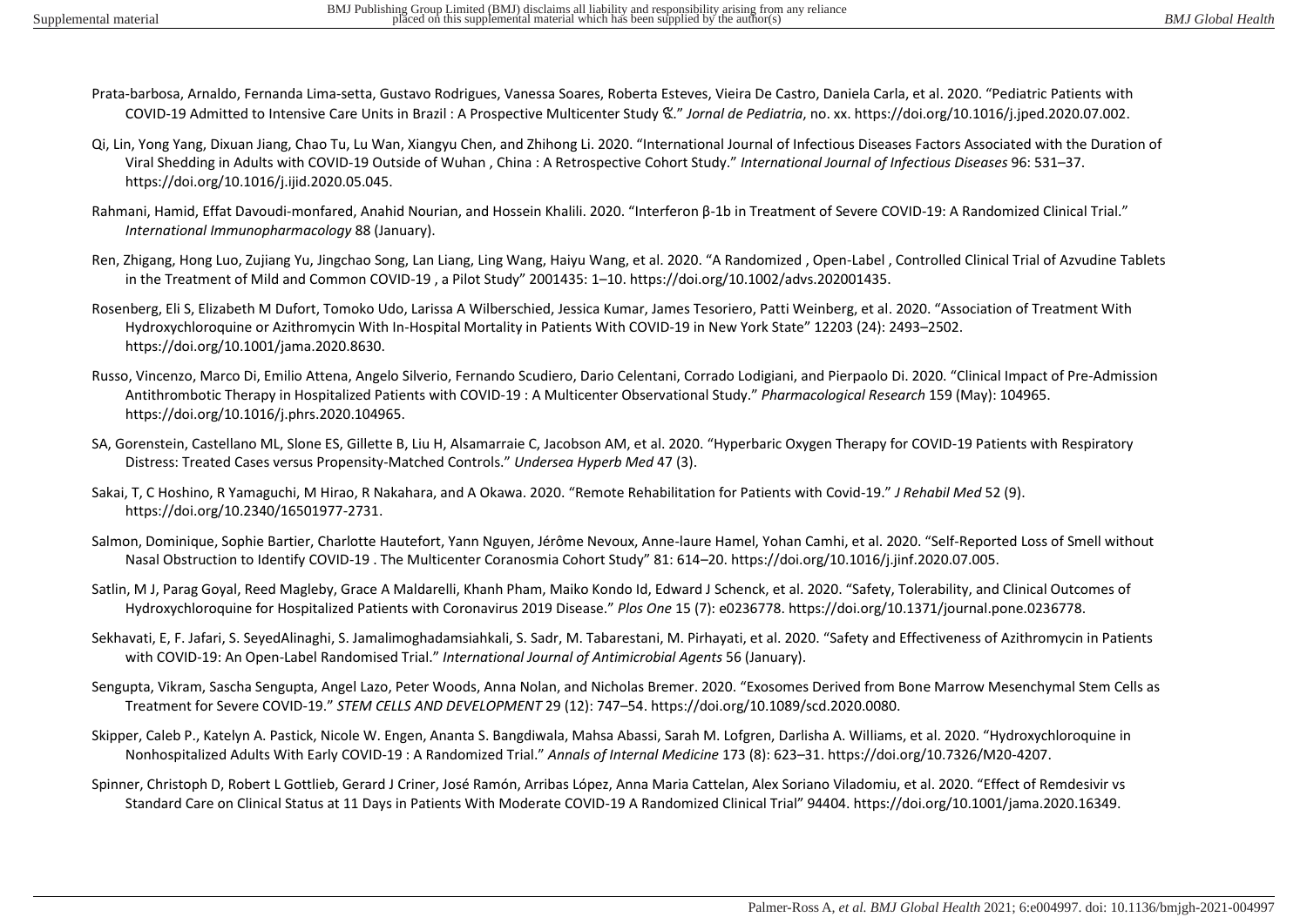- Stoeckle, Kate, Carrie D Johnston, Deanna P Jannat-khah, Samuel C Williams, Tanya M Ellman, Mary A Vogler, Roy M Gulick, Marshall J Glesby, and Justin J Choi. 2020. "COVID-19 in Hospitalized Adults With HIV," 1–7. https://doi.org/10.1093/ofid/ofaa327.
- Stoichitoiu, Laura Elena, Larisa Pinte, Marius Ioan Balea, Valentin Nedelcu, Camelia Badea, and Cristian Baicus. 2020. "Anticoagulant Protein S in COVID-19: Low Activity, and Associated with Outcome." *Romanian Journal of Internal Medicine* 0 (0): 1–21. https://doi.org/10.2478/rjim-2020-0024.
- Sun, Kaiyuan, Jenny Chen, and Cécile Viboud. 2020. "Articles Early Epidemiological Analysis of the Coronavirus Disease 2019 Outbreak Based on Crowdsourced Data : A Population-Level Observational Study." *Lancet Digital Health* 2 (e201-08). https://doi.org/10.1016/S2589-7500(20)30026-1.
- Tang, Wei, Zhujun Cao, Mingfeng Han, Zhengyan Wang, Junwen Chen, Wenjin Sun, Yaojie Wu, et al. 2020. "Hydroxychloroquine in Patients with Mainly Mild to Moderate Coronavirus Disease 2019 : Open Label , Randomised Controlled Trial," no. April: 1–11. https://doi.org/10.1136/bmj.m1849.
- The Writing Committee for the REMAP-CAP Investigators. 2020. "Effect of Hydrocortisone on Mortality and Organ Support in Patients With Severe COVID-19 The REMAP-CAP COVID-19 Corticosteroid Domain Randomized Clinical Trial." *JAMA - Journal of the American Medical Association* 15261. https://doi.org/10.1001/jama.2020.17022.
- Tomazini, Bruno M., Israel S. Maia, Alexandre B. Cavalcanti, Otavio Berwanger, Regis G. Rosa, Viviane C. Veiga, Alvaro Avezum, et al. 2020. "Effect of Dexamethasone on Days Alive and Ventilator-Free in Patients with Moderate or Severe Acute Respiratory Distress Syndrome and COVID-19: The CoDEX Randomized Clinical Trial." *JAMA - Journal of the American Medical Association* 324 (13): 1307–16. https://doi.org/10.1001/jama.2020.17021.
- Tschopp, Jonathan, Arnaud G L Huillier, Matteo Mombelli, Nicolas J Mueller, Nina Khanna, Christian Garzoni, Dario Meloni, Matthaios Papadimitriou-olivgeris Dionysios, and Neofytos Hans. n.d. "First Experience of SARS-CoV-2 Infections in Solid Organ Transplant Recipients in the Swiss Transplant Cohort Study." https://doi.org/10.1111/ajt.16062.
- Vaid, N, M Ardissino, T A N Reed, J Goodall, P Utting, M Miscampbell, D Condurache, et al. 2020. "Clinical Characteristics and Outcomes of Immunosuppressed Patients Hospitalized with COVID-19 : Experience from London," 1–10. https://doi.org/10.1111/joim.13172.
- Wang, Yeming, Dingyu Zhang, Guanhua Du, Ronghui Du, Jianping Zhao, Yang Jin, Shouzhi Fu, et al. 2020. "Remdesivir in Adults with Severe COVID-19: A Randomised, Double-Blind, Placebo-Controlled, Multicentre Trial." *The Lancet* 395 (10236): 1569–78. https://doi.org/10.1016/S0140-6736(20)31022-9.
- Wang, Yu, Huaiyu Tian, Li Zhang, Man Zhang, Dandan Guo, Wenting Wu, Xingxing Zhang, et al. 2020. "Reduction of Secondary Transmission of SARS-CoV-2 in Households by Face Mask Use, Disinfection and Social Distancing: A Cohort Study in Beijing, China." *BMJ Global Health* 5 (5): 1–9. https://doi.org/10.1136/bmjgh-2020-002794.
- Winston, Alan, Davide De Francesco, Frank Post, Marta Boffito, Jaime Vera, Ian Williams, Jane Anderson, Patrick W G Mallon, Caroline A Sabin, and Poppy Study. 2020. "Comorbidity Indices in People with HIV and Considerations for Coronavirus Disease 2019 Outcomes," no. June. https://doi.org/10.1097/QAD.0000000000002606.
- Wu, Jianfeng, Jianqiang Huang, Guochao Zhu, Yihao Liu, Han Xiao, Qian Zhou, Xiang Si, et al. 2020. "Systemic Corticosteroids and Mortality in Severe and Critical COVID-19 Patients in Wuhan, China." *J Clin Endocrinol Metab* 105 (12): 1–10. https://doi.org/10.1210/clinem/dgaa627.
- Wu, Y, C Liu, L Dong, C Zhang, Y Chen, J Liu, C Zhang, et al. 2020. "Coronavirus Disease 2019 among Pregnant Chinese Women : Case Series Data on the Safety of Vaginal Birth and Breastfeeding." *BJOG* 127 (9): 1109–15. https://doi.org/10.1111/1471-0528.16276.
- Wu, Yongran, Ke Hong, Lianguo Ruan, Xiaobo Yang, Jiancheng Zhang, Jiqian Xu, and Shangwen Pan. 2020. "Patients with Prolonged Positivity of SARS-CoV-2 RNA Benefit from Convalescent Plasma Therapy : A Retrospective Study." *Virologica Sinica* 12250. https://doi.org/10.1007/s12250-020-00281-8.